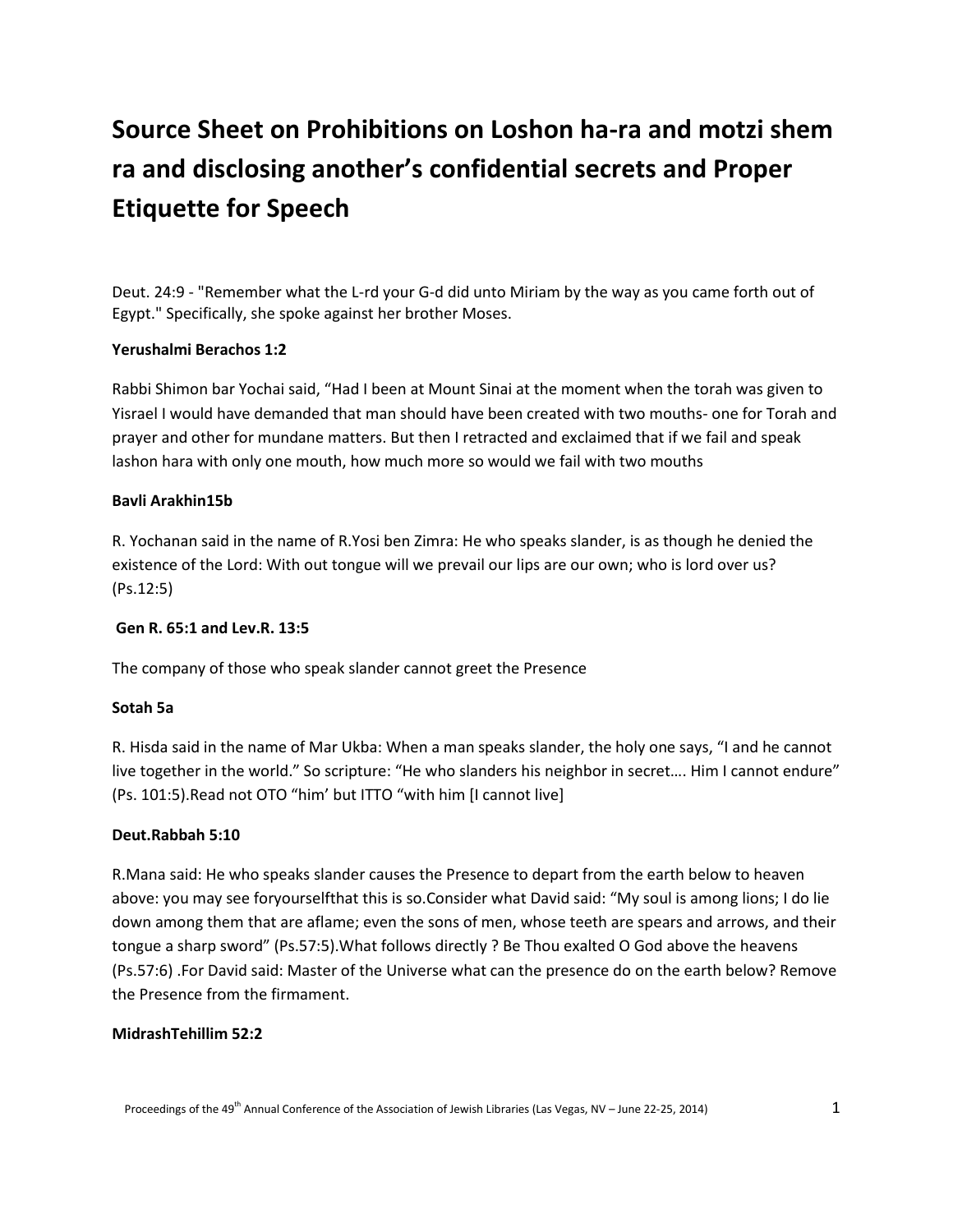Behold how vicious is slander! It is more vicious than murder,unchastity and idolatry put together.In scripture each of these three transgressions is termed "great" but slander is spoken of in the plural as "great things". Thus cain said of murder, "My punishment is more great than I can bear (gen. 4:13); Joseph exclaimed of unchastity, "How then can I do this great wickedness?" (Gen. 39:9); Moses said of idolatry, "Oh this people have sinned a great sin " ()Ex.3:31). But ofslander it is written, "TheLord shallcut off all flattering lips, the tongue that speaketh great things (Ps.12:4 to tell you that slander is more vicious than the other three transgressions

## **Yerushalmi Peah 1:1;15d**

A man is punishedfor 4things in this world, but the principle punishment is meted out in the world to come . They are idolatry, unchastity, bloodshed, and slander, but the punishment for slander equals the other three put together

## **B. Arakhin 15b**

Resh Lakish said: He who speaks slander so enlarges his iniquities that they reach up to heaven, as is said, "They have set their mouth against the heavens when their tongue walketh through the earth (Ps. 73:9)

## **B. Arakhin 15b**

R. Hisda said in thename of Mar Ukba: He who speaks slander deserves death by stoning

## **B. Pesahim 118a**

R. Sheshet said in the name of R. Eleazar ben Azariah: He who speaks slander, he who accepts slander, and he who gives false testimony against his transgression deserve to be cast to the dogs, for the words "Ye shall cast it to the dogs (Ex. 22:30) are followed directly by "Thou shalt not take up (tissa) a false report (Ex. 23:1), which may be read, "Thou shalt no spread (tassi) a false report.

## **Pirke De Rabbi Eliezer 53**

He who speaks slander has no portion in the world to come

## **B. Arakhin 15b**

R. Hisda in the name of Mar Ukba: Of him who speaks slander, the Holy One says to thepricne of Gehenna: I at him from above, and you at him from below, shall together condemn him

## **B.Arakhin 15a**

The punishment of him who maligns the young women he wed as not being a virgin is greater than if he had seduced her or raped her. Thus we find that the decree of death against our forebears in the wilderness was sealed only after the spies had maligned the Land as is said, "By speaking thus, they tried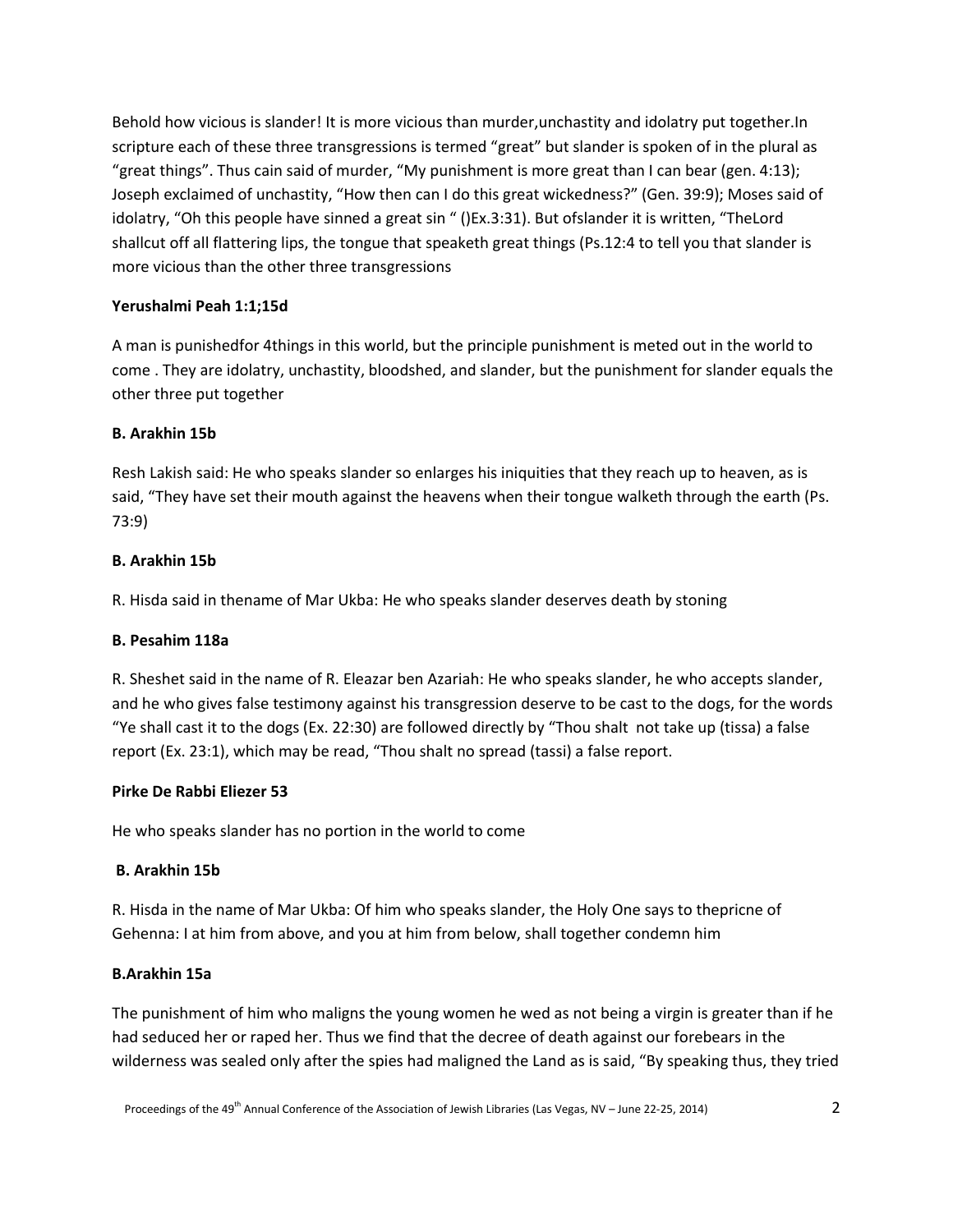me as greatly as the ten other times together (when they did not heed Me); surely they shall not see the Land which I swore unto their fathers (Num. 14:22-23)

## **B. Sota 35b**

The men who spread calumnies about the land died of pestilence in keeping with the Lord's emasure for measure (Num. 14:37). They died an unnatural death, said R. Simeon ben Lakish. Unnatural in what way ? According to R. Hanina bar Papa, R. Shela of Kefar Temarta expounded the verse as hinting that the tongue of each spy grew so unnaturally long that it reached down to his navel, and worms crawled out of his tongue and entered into his navel, and out of his navel back into his tongue. According to R. Nahman bar Isaac, the spies choked in the spasm of croup.

## **B Arukhin 15b and En Yaakov ad loc.**

R. Eleazar ben Perata said: Pause and consider the spies, and you will understand how pernicious is the effect of calumny. If such befell the spies, who spoke calumny only of trees and stones, how much more and more will befall him who speaks calumny of his neighbor

## **Sifre Deut. 175**

R. Hanina said: plagues of leprosy come only on account of speaking calumny . For as the sages said, you can see for yourself that such plagues come on account of calumny . Even the righteous Miriam, who spoke calumny of her brother Moses- plagues clung to her, as a sign and a warning to all given to speaking calumny. Hence, "remember what the L-rd thy God did unto Miriam.

Now the matter may be reasoned a fortiori: if Miriam who made certain not to speak to Moses directly, did so for Moses' own benefit (so he would take back his life and have more children), and spoke for the glory of Him who is everywhere and for the increase of the population of the world- was punished thus, how much more and more will he who speaks publicly in disparagement of his neighbor be punished

## **B. Arukhin 15b**

Resh Lakish said: The verse : This shall be the law concerning the metzorah (leper) Lev 14:2 means "this shall be the law concerning motzi shem rah (him who speaks calumny).

## **Ex. Rabbah 1:30**

"thinkest thou to kill me, as thou didst kill the Egyptian? And Moses…. Said: "Surely the thing is known (Ex. 2:14). For Moses had been meditating in his heart: How have Israel sinned that they shold be enslaved more than any other nation?" But upon hearing one of the quarreling men say right out what he, Moses, had done, he said to himself: "Now the thing is known," now I know why the Israelites are enslaved . Talebearing is rife among them. How can they ever be worthy of delierence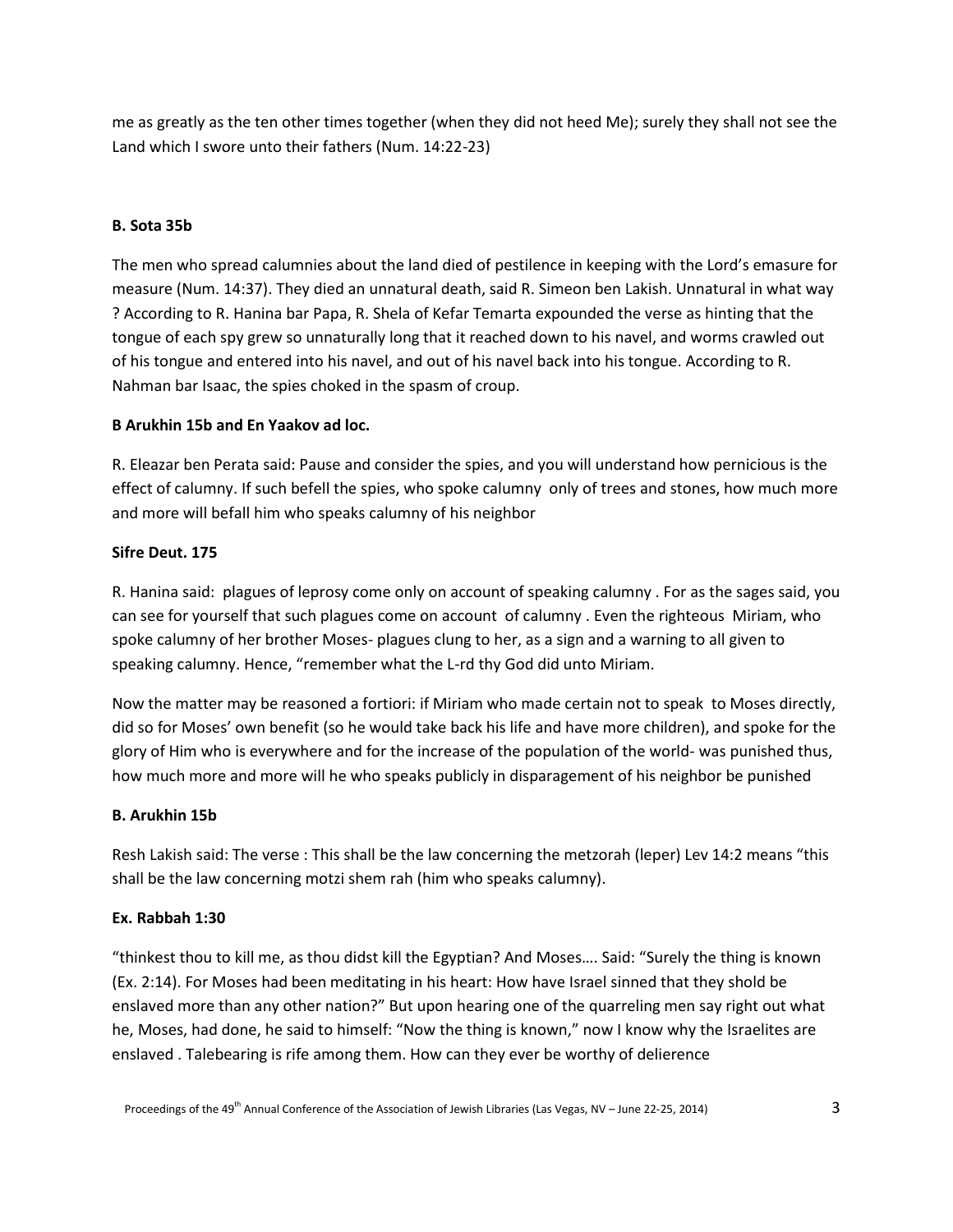## **B. Shabbat 56b**

R. Judah said in the name of Rav: When David told Mephibosheth "Thou and Ziba divide the land (2 Sam 19:30) a divine voice came forth and said to him: Rehobaom and Jerobaom will divide the kingdom.

R. Judah went on to say in the name of Rav: Had David not heeded the calumny against Mephibosheth, the kingdom of the house of David would not have been divided, Israel in the north would not have served idols, and we would not have been banished from our land.

## **Genesis Rabbah 20:1**

"A slanderer shall not be established in the earth" (Ps. 140:12). R. Levi said : In the time-to-come the Holy One will take the heathen nations of the world, cast them down into Gehenna and ask them: Why did you despoil My children with fines? They will reply: Because out of their ranks came men of evil tongue with tall tales about their neighbors' possessions. Then the Holy One will take boht the heathen nations and the slanderers, and cast them down into Gehenna.

## **B. Baba Metzia 83b**

R. Eleazar so of R. Simeon used to apprehend thieves. So R. Joshua ben Korhah sent word to him: "O Vinegar son of wine!" How long will you deliver up the people of our God for slaughter? R. Eleazar sent word back: "I weed out thorns from the vineyard." R. Joshua replied "Let the Owner of the vineyard come and Himself weed out the thorns."

#### **B. Gittin 7a**

Mar Ukba sent a message to R.Eleazar saying, "Certain men are acting against me, but I am able to deliver them into the hands of the government. What shall I do? R. Eleazar scribbled his answer on the same message: "I said, "I will take heed to my ways, that I sin not with my tongue; I will keep a curb upon my mouth, while the wicked is before me" (Ps. 39:2), meaning: Even though the wicked is before I will keep a curb on my mouth. Mar Ukba sent another message to R. Eleazar: They are troubling me very much, and I can put up with them no longer. " R. Eleazar replied with quotation: "Resign thyself unto the Lord, and wait patiently (hit'holel) for Him" (Ps. 37:7); that is to say: Wait for the Lord and He will utterly prostrate them (halalim) before you. In spite of them, go to the house of study morning and evening, and there will soon be an end to them. R. Eleazar had hardly spoken these words when Geniva (an antagonist of Mar Ukba) was placed in chains for execution.

#### **B. Arakhin 15b**

In considering the verse "Death and life are in the hand of the tongue" (Prov. 18:21), R. Hama son of R. Hanina asked: Is it conceivable for the tongue to have a hand? No, but what the verse means is that the tongue can be as murderous as the hand. One might have thought that, just as the hand can kill only what is near it, so the tongue could kill only what is near it; therefore Scripture says, "Their tongue is an arrow shot out (Jer. 9:7). Ne might assume that just as an arrow kills only up to a distance of forty or at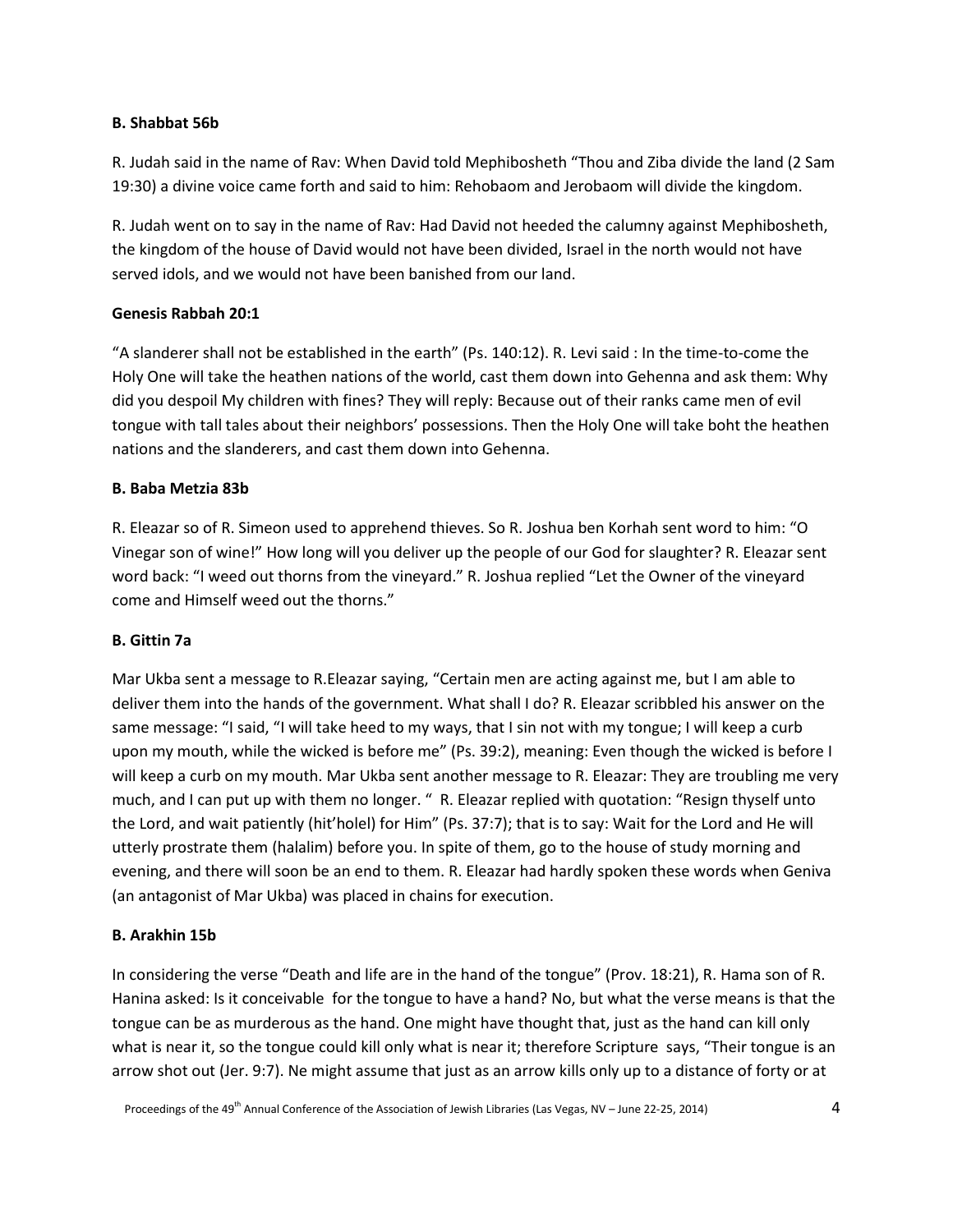most fifty cubits, so the tongue could kill only up to a distance of forty and at most fifty cubits; therefore Scripture states, "They have set their mouths against the heavens, while their tongues range over the earth (Ps. 73:9).

#### **Gen R. 98.19**

Sharp arrows of the mighty are like coals of broom (Ps. 120.4). Why does the text liken the evil tongue to an arrow rather than to any other weapon? Because all other weapons strike at close quarters, while the arrow strikes from afar. Likewise the evil tongue – something said in Rome can kill in Syria. Nor is the evil tongue likened to any coals, but only to coals of broom, for all other coals when extinguished without are also extinguished within; but the coals of broom, even when extinguished without, continue to burn within. So it is with the victim of slander- even though you go and endeavor to appease him, and he acts appeased, yet he continues to burn within.

## **P.Peah 16a**

R. Samuel bar Nahman said: Why is the evil tongue called thrice slaying tongue? Because it slays three persons: the person speaking, the person spoken to, and the person spoken of. And the proof? Doeg who spoke evil; Saul to whom it was spoken; and Nob the city of priests of whom it was spoken.

## **Midrash Tehillim 120:4**

The tongue is like an arrow. Why? Because if a man takes his sword in hand to slay his fellow, who then pleads with him and begs for mercy, the would be slayer can change his mind and return the sword to its sheath. But once the would be slayer has shot and let fly an arrow, it cannot be brought back even if he wants to do so.

#### **B.Arukhin 15b**

R. Yochanan said in the name of R. Yose ben Zimra: What is meant by the verse "What more can be given unot thee, what more can be done for protection against thee, thou deceitful tongue? (Ps. 120:3) The Holy One said to the tongue: All other parts of a man's body stand erect outside; you are within. Not only that but I encompassed you with two walls, one of bone (the teeth) and one of flesh (the cheeks)."What more can be given unto thee, and what more can be done for protection against thee thou deceitful tongue?

#### **Leviticus Rabbah 16:4**

R.Eleazar said in the name of R. Yose ben Zimra: Man has twohundred and forty eight parts, some prone, some erect. The tongue is placed between two cheeks, wth a water channel of saliva passing under it, besides being guarded by several other enfoldings such as teeth and lips. Yet pause and consider what searing burns it inflicts! How many more and more such burns would the tongue inflict if it were standing erect.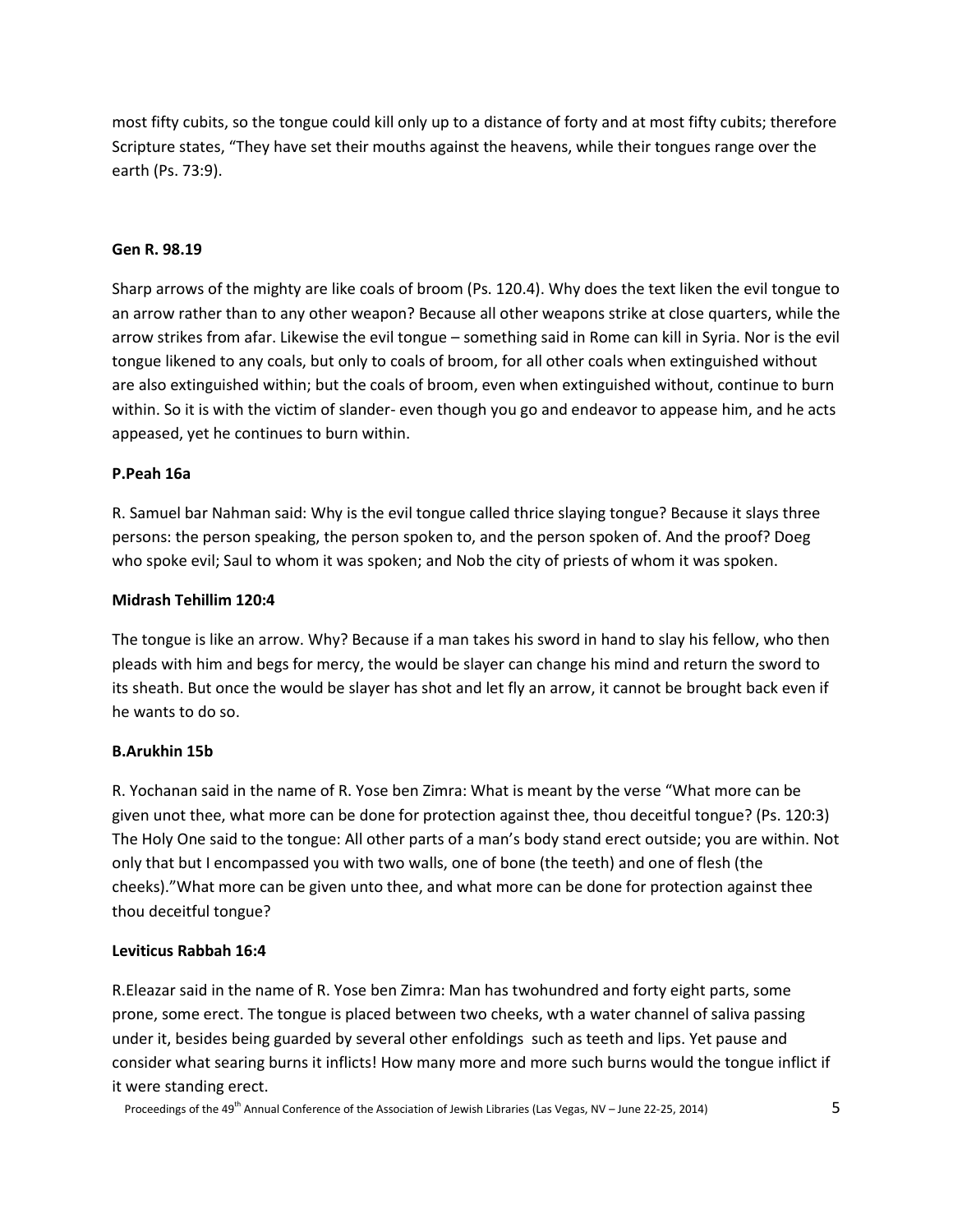## **Yalkut Ki Tetze 933**

How vicious is evil tongue! A parable of a man smitten on both legs, who greatly disturbed a principality. People said If he were whole, how much more and more would he disturb! So, too the tongue. Though cut to small size and placed within the mouth, yet it disturbs the world greatly. To what may the tongue be compared? To a dog: though it is chained and confined , and placed in the innermost of three chambers, yet all people fear it when it barks. If it were outside (unchained) what would it do! So the evil tongue. It is placed within beyond the opening of the mouth; within, beyond the lips. Yet it smites without cease. If the tongue were outside how much more and more would it smite.

Hence the Holy One said to man I can save you from all troubles that come upon you. But when it concerns the evil tongue, you must make yourself all but invisible and you will suffer no injury.

## **B. Arukhin 15b**

Resh Lakish said: In defense of himself , the serpent could have pleaded : Does the serpent bite without a whispered command from on high? (Eccl 10:11). Instead of defending himself he could respond with a question: "And what advantage does he get who uses his tongue for evil? Hence in the time to come when all beasts gather together, go to the serpent and say, "The lion romps and devours. The wolf rends and consumes. What enjoyment do you get from poisoning creatures?" The serpent will reply, "Well what advantage does he get who uses his tongue for evil?"

## **P. Peah 1:1 , 16a; Tanhuma B. Hukkat 8; Lev. R. 26:2**

R. Samuel son of R.Nahman said: if a serpent is asked , "why are you found among fences?" it is likely he will answer, "because I made a breach in the fence of the world". If asked "why do you slither along with your tongue darting in the dust?" The serpent is likely to answer "because the tongue brought me to this state." If asked "why is it that when other animals bite their single bite does not kill but when you bite you kill?" What benefit do you derive from that? The serpent is likely to answer "Does the serpent bite unless there is a whispered command (Eccles. 10:11). If I were nto told from heaven, "Bite!' I would not bite". If asked "and why, though you bite one limb, do all other limbs feel the poison at once?" the serpent is likely to reply "Are you asking me? Ask the man of evil tongue who dwells in Rome and slays in Syria, or who dwells in Syria and slays in Rome"

#### **B. Yoma 9b**

"They of my people who live together (megurei) turn to the sword, smite therefore upon the high (Ezek. 21:17). R.Eleazar said: The verse refers to men who eat and drink with one another, yet stab one another with swords of their tongues.

#### **P. Pe 1:1 16a**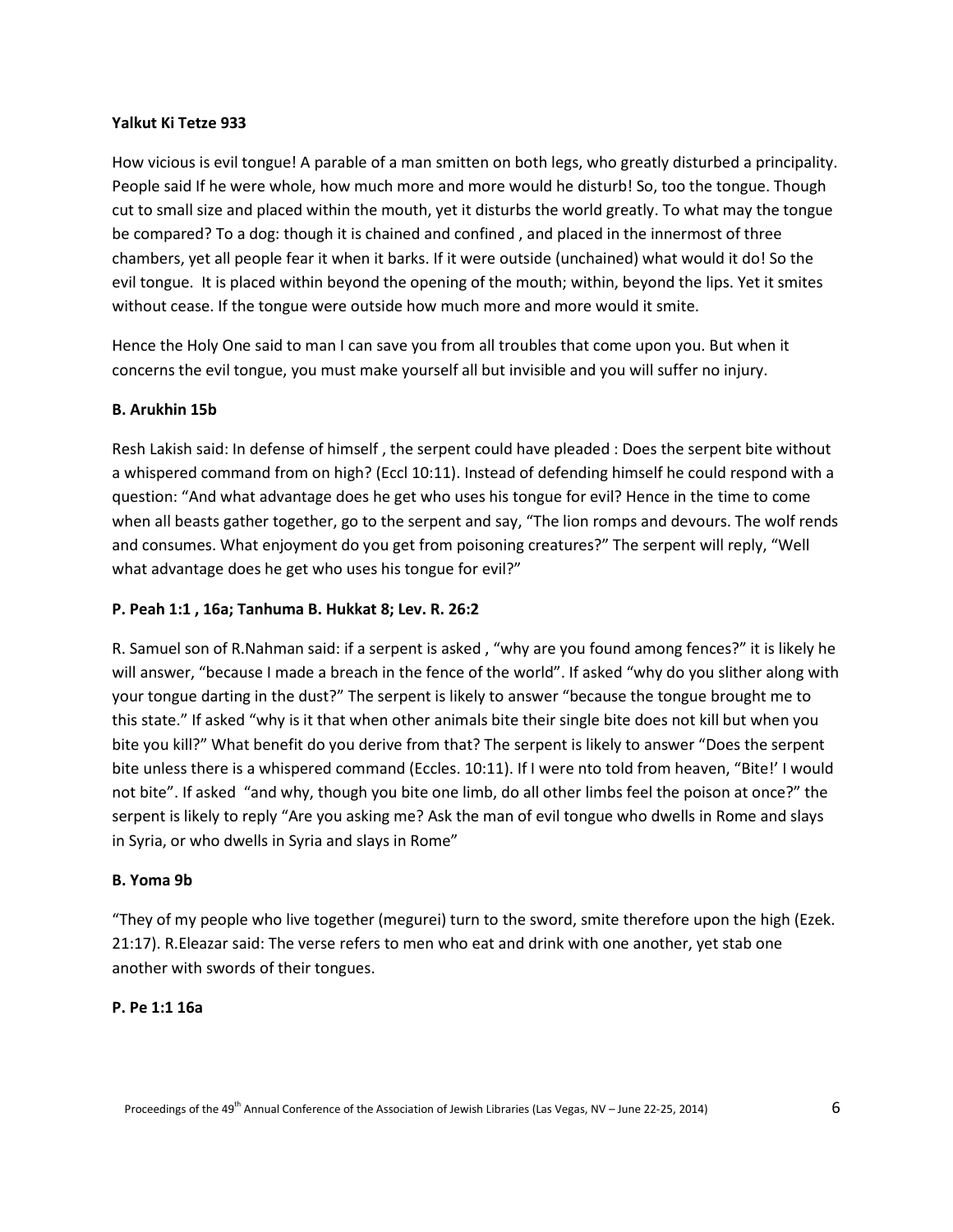R. Ishmael taught: "Do not go as a peddler among the people" (Lev. 19:16) refers to peddling by the evil tongue. R. Nehemiah taught: Do not be like the peddler who transports the words of one to the other and the words of the other to one.

## **B. Arukhin 15b**

What constitutes evil speech? Rabbah said: As when one says, There is fire burning in the oven of so and so's house. Abbaye asked : But what harm does he do? He merely provides information. Nevertheless said Rabbah said such information may be uttered with the intent to slander, and though he were saying: Where else would such a fire be burning except in the house of so and so, who has plenty ofmeat and fish?

## **P. Peah 1:1**

When R. Yochanan was asked what is evil speech? He replied What is uttered explicitly as well as what is only hinted at.

Thus when dealers in flax had a gathering to allot to each a portion of a royal levy, one of them whose name was Ben Hovetz, did not come. So when the question was asked What shall we eat today? One person answered Hovetz, "soft cheese". At that the others reminded of their absent colleague said: Ben Hoevets should be made to come.

Here said Rabbi Yochanan we have an instance of evil speech uttered obliquely.

Another example: When the council of Sepphoris held a meeting for a similar purpose, one of them, whose name was Yochanan, did not come. One of the council asked another: Should we not visit the learned Yochanan today since he must be ill? Instantly all said: Yochanan should be made to come.

Here said R.Simeon ben Lakish we have an instance of evil speech disguised as piety

## **Bava Batra 164b**

A folded deed was once brought before Rabbi Judah I the patriarch, who remarked, "there is no date on this deed." R. Simeon Berabbi said to Rabbi, "It might be hidden between its folds." On ripping the seams which held together the deeds folds, Rabbi saw the date. Then he turned around and looked at R. Simeon with displeasure. R. Simeon "I did not write it. R. Judah the Tailor wrote it." Rabbi: Keep away from such slander.!"

Once again when he was sitting in Rabbi's presence , R.Simeon finished a section of the book of Psalms. Rabbi said, "How accurate this writing is!" R. Simeon "I did not write it. Judah the Tailor wrote it. Rabbi: Keep away from such slander!"

In the first instance once can well understand Rabbi's reproof since there was slander; but what slander was there in this instance?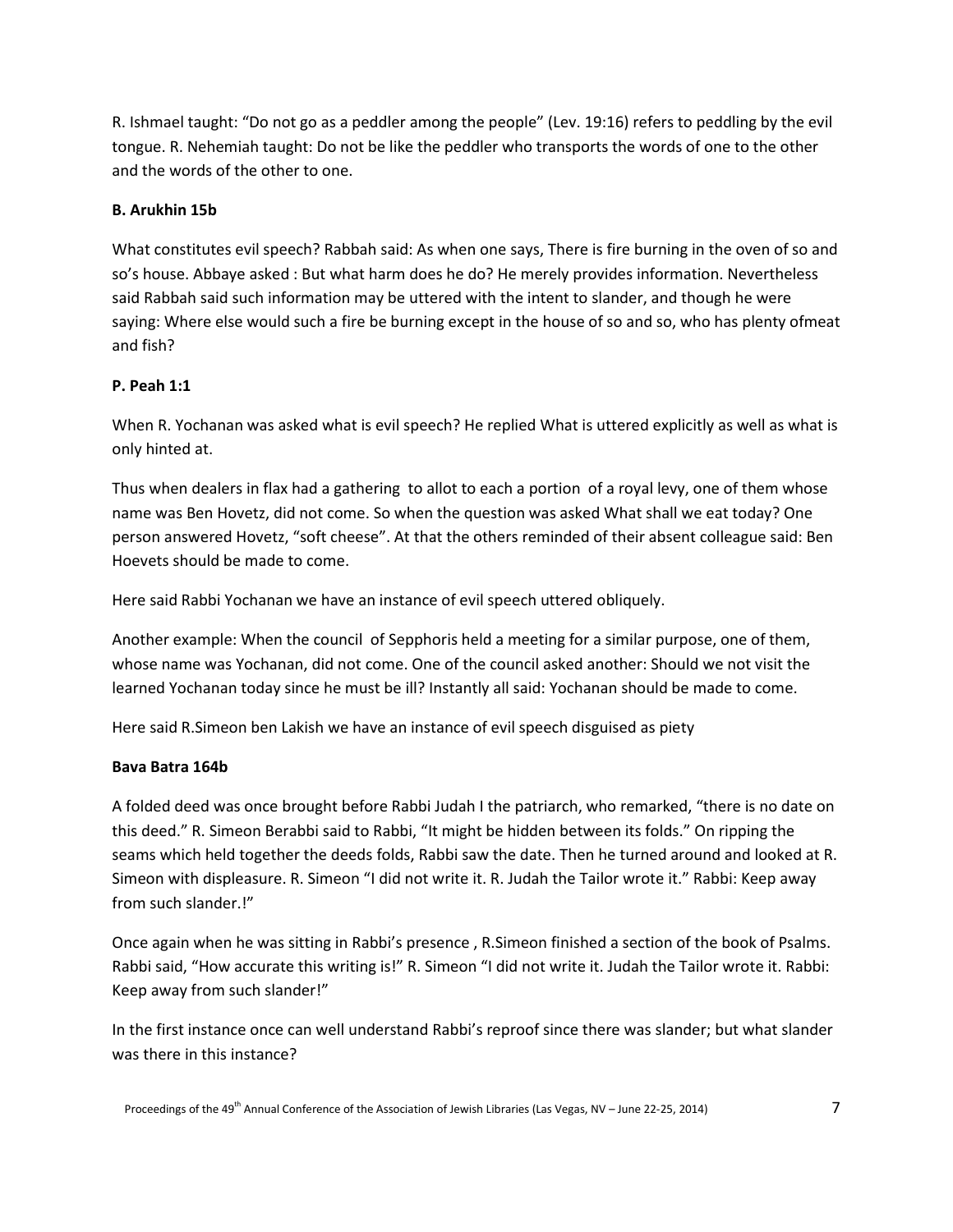The kind of slander spoken of by R.Dimi.For R. Dimi brother of R. Safra taught: A man should never speak in praise of his friend because out of praise of him he may bit by bit come to dispraise him.

## **Tanhuma B. Shelah 17**

They….said: "We came unto the Land…. And surely it floweth with milk and honey… Howbeit the people …. Are fierce" (Num. 13:27-28). This is the way of those who deal in slander- they open with good things and end with evil ones.

## **B. Sotah 35a**

R. Yochanan said in the name of R. Meir: A slanderous report that does not contain an element of truth in the beginning will not stand up in the end

## **Gen. R. 56:4; Yalkut Va-year 101**

Even if a word of slander is not entirely effective, it will always be partly effective

## **B. Bava Batra 164b-165a**

R. Amram said in the name of Rav: No man escapes – not even for one day- committing three transgressions: unchaste thought, insistence on God's immediate response to prayer, and slander. Slander you say? Yes, at the very least the fine dust (the overtones) of slander.

R. Judah said in the name of Rav: Most people are guilty of some cheating, a few of unchastity, but all of slander. Slander you say? Well, at least the fine dust the overtones of slander.

## **B. Ar. 15b-16a**

Rabbah said: Whatever is said I the presence of the person concerned is not considered slander. Abbaye countered: All the more so-0 it is impudence as well as slander. Rabbah replied : I hold with R.Yose, who asserted, "I never said anything about a person that would make me look back to see if that person were standing behind me."

Rabbah bar R. huna stated : Repeating what a man said against himself in the presence of three others is not slander. Why not? Because your friend has a friend , and your friend's friend has a friend.

## **B. Yoma 4b**

R. Measya grandson of R.Menasya said in the name of R. Measya the Elder: What is the proof that when a man says something of his friend the latter may not repeat it unless the man says, "you may go and say it": The verse "the Lord spoke to him out of the Tent of Meeting, that he was to say (le'mor)... (Lev. 1:1)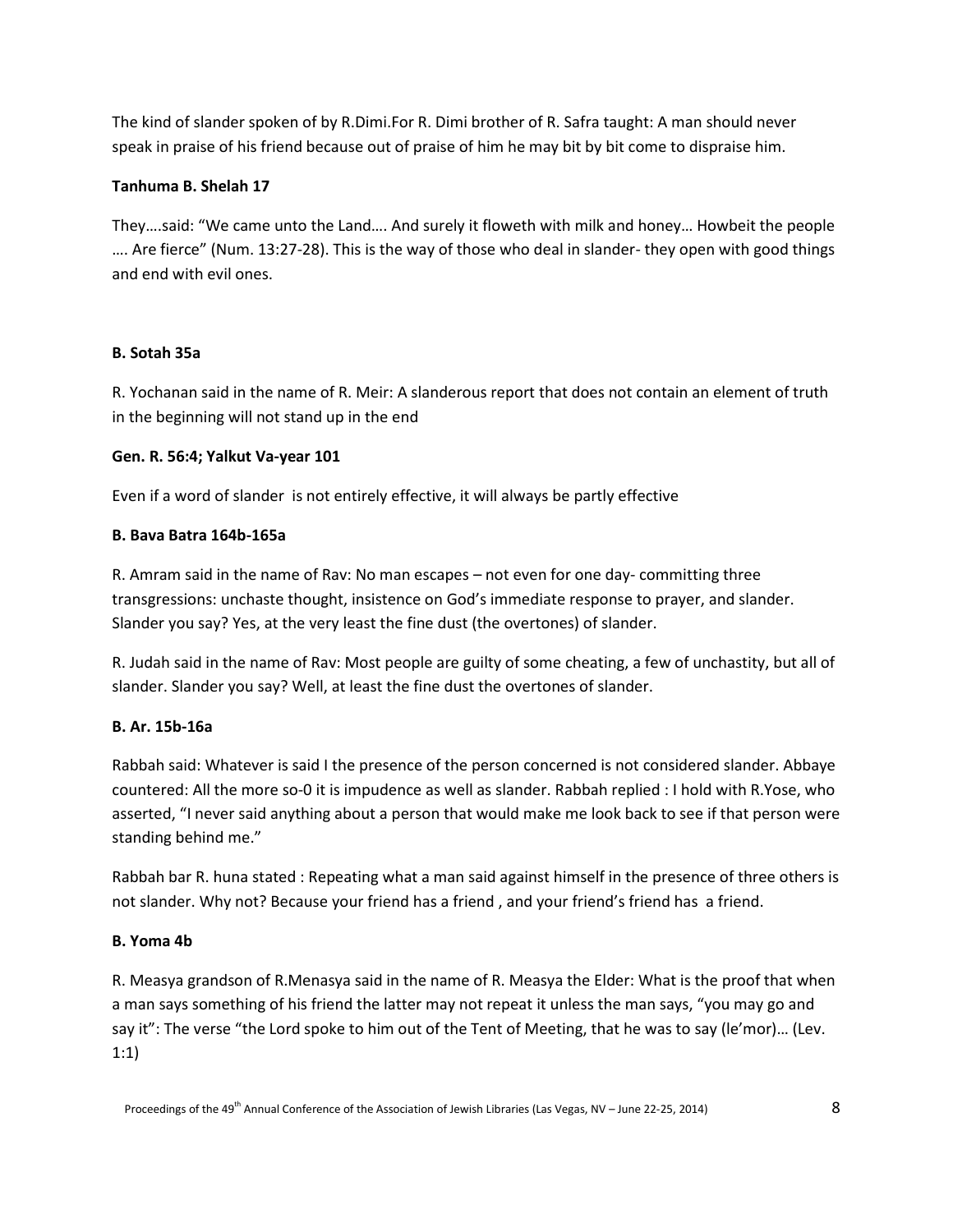## **B. Sanh. 29a**

What is the proof that after a trial is over and one of the judges leaves the court, he may not say, "I was for acquittal but my colleagues were determined to convict. So what could I do since they were the majority?" Of such a leak, Scripture asserts, "He who revealeth that which is to remain secret is a talebearer (Prov. 11:13)

## **B. Shab 96b-97a**

Our masters taught: The man gathering was Zelophehad. Thus it is said, ""And while the children of Israel were in the wilderness, they found a man gathering sticks of wood upon the Sabbath day…. And they stoned him with stones, and he died" (Num 15:32 and 15:36); while elsewhere the daughters of Zelophehad said, "Our father died in the wilderness" (Num 27:3) . Just as in this instance Zelophehad is meant so too Zelophehad is meant earlier. Such was R. Akiva's opinion. But R. Judah ben Betera said to him, "Akiva in either case you will have to justify yourself: if you are right then you have revealed the identity of a man whom the torah shielded ; and if you are wrong, you are casting a stigma upon a righteous man."

Similarly you read, "and the anger of the Lord was kindled against them; and he departed (Num. 12:9). The verse teaches that Aaron too became leprous . Such was R.Akiva's opinion. But R. Judah ben Betera said to him, "Akiva in either case you will have to justify yourself for saying such a thing; if you are right, even though the torah shielded him, you have disclosed what happened ot Aaron; and if wrong you are casting a stigma upon a righteous man.

## **B. Sanhr. 31a**

A story is told of a disciple about whom it was reported that after twenty-two years he disclosed a matter stated in the house of study (as a secret). So R. Ammi expelled him from the house of study, saying "this one discloses secrets."

## **B. Pesahim 49b**

Ignorent men (amme ha-aretz) should not be told what is secret

# **Punishment of Tzoraat for speaking Loshon Ha-ra…. Remember what the L-rd thy G-d did unto Miriam**

## **Midrash Rabbah Devarim**

Remember what the L-rd thy God did unto Miriam . Halachah: If a man suffers from the plague of leprosy, is it permissible for a priest who is a near relative of his to examine him? The sages have taught thus (Neg. 2:5) . A man may examine anybody's plague of leprosy except his own. R. Meir said: Except also the plagues of his near relatives. And why do plagues come? Because of the evil eye (Lev. R17:3;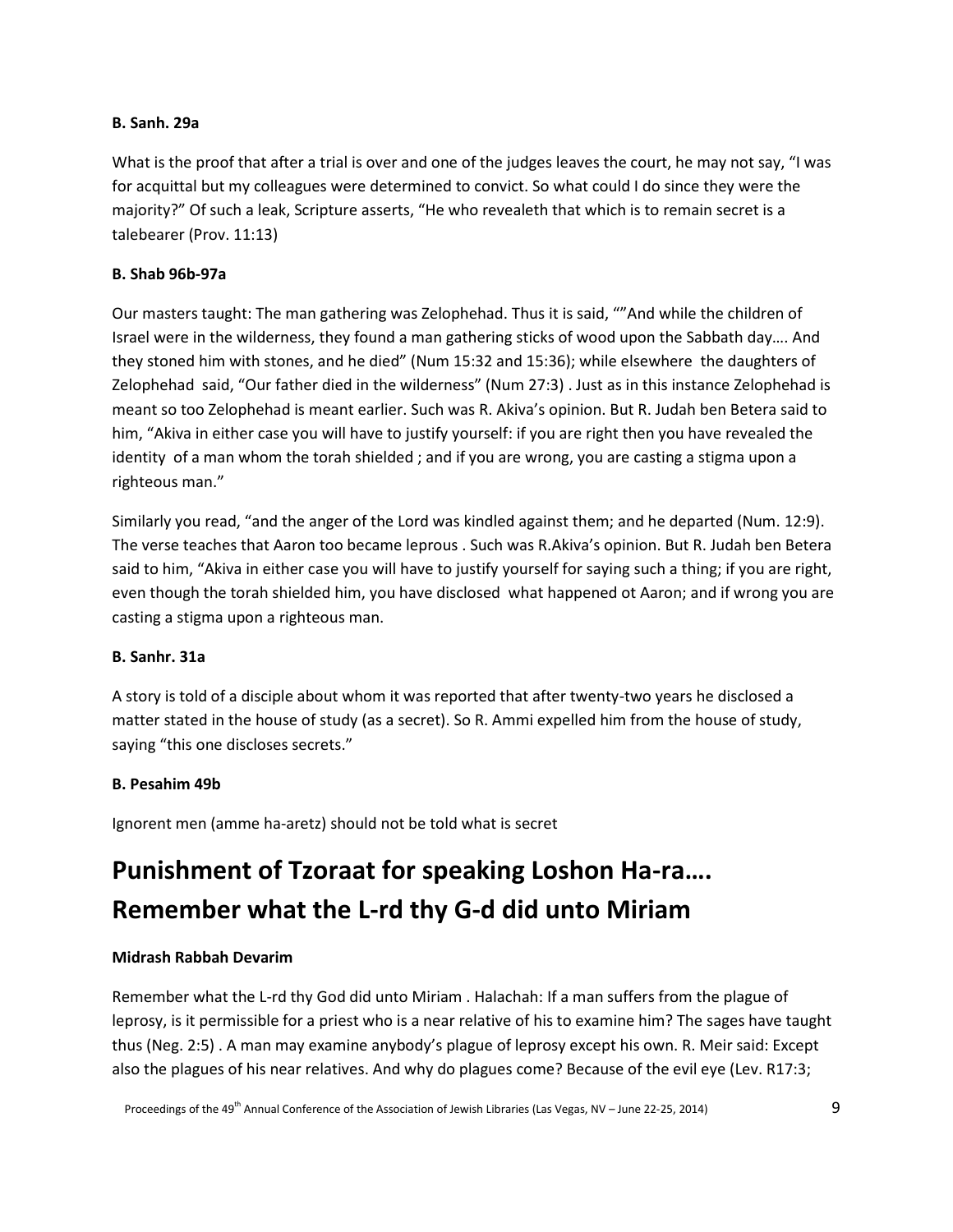Num R. 7:5). R. Isaac said: It often happens that when a man says to his friend: `Lend me your axe to cleave this tree with,' the latter out of selfishness replies: I have none; or if he even says to him: I implore you, lend me your sieve, although the latter has one he replies out of selfishness: I have none." Immediately then the plague attacks his house first. Whence this? For it is said, And he shall look on the plague and behold if the plague be in the walls of his house (Lev.14:37). And what was done to the house? They removed everything he had in the house. Whence this? For it is said, And the priest shall command that they empty the house. When everything he had in the house was removed his axes and his sieves people exclaimed, "See how selfish he is, he refused to lend anything he possessed! What has he to thank for this clearance? His own selfishness.

Another explanation: R. Hanina said: Plagues of leprosy come on account of nought save slander. The Rabbis say: A proof that the plagues come on account of slander can be derived from the case of the pious Miriam. Because she uttered slander against her brother Moses, plagues attacked her. Whence this? For it is said, Remember what the L-rd thy God did unto Miriam.

9.This bears out what scripture says, though sittest and speakest against thy brother; thou slenderest thine own mother's son (Ps 50:20). R. Yochanan said: If you have accustomed your tongue to speak against your brother who is not of your own nation, in the end you will slander the son of your own nation. R. Judah b. Levy said: If you have accustomed your tongue to speak against your step-brother, who is of your father but not of your mother, in the end you will slander your own mother's son. For anyone who is so arrogant as to speak against one greater than himself causes the plagues to attack him. And if you do not believe tis, lo the pious Miriam is a warning to all slanderers. Hence the force of Remember what the L-rd Thy God did unto Miriam.

10. This bears out what Scripture says, Suffer not thy mouth to bring thy flesh into guilt (Eccl. 5:5). The Rabbis say: This verse refers to slanderers. How is this implied in the verse? "Suffer not thy mouth.": when the mouth speaks slander, it sins against the body and makes it liable to receive lashes. Hence the force of "to bring thy flesh into guilt", for the mouth sins against the flesh. What is the force of "Neither say thou before the messenger, that it was an error. Do not say, "I will go and speak slander and no one will know it"; for God has said: Know that I will send and angel (i.e. a messenger) who will stand by your side and will write down everything ou say against your friend. Whence this? For it is said, Curse not the king, no not in thy thought (10:20). Why? For a bird of the air shall carry the voice. And what is meant by, And that which hath wings shall reveal the matter.? These are the angels of whom it says, Each one had six wings (Isa. 6:2). What is the meaning of, "Wherefore should God be angry at thy voice (Eccl. 5:5)? At the voice of the slanderer which issues from your mouth. And destroy the work of thy hands: for you will be punished with plagues. And should you not believe me, lo, Miriam, because she slandered was smitten with leprosy. Hence the force of Remember what the L-rd thy God did to Miriam, and because of loshon ha-rah was she punished

11 R. Isaac said: It was as if a snake was lying on the crossroads and biting everyone that passed by, when a keeper came and sat down facing it. A snake charmer came up and seeing the two of them, exclaimed the habit of the snake is to bite, I am surprised at the keeper that he associates with it. So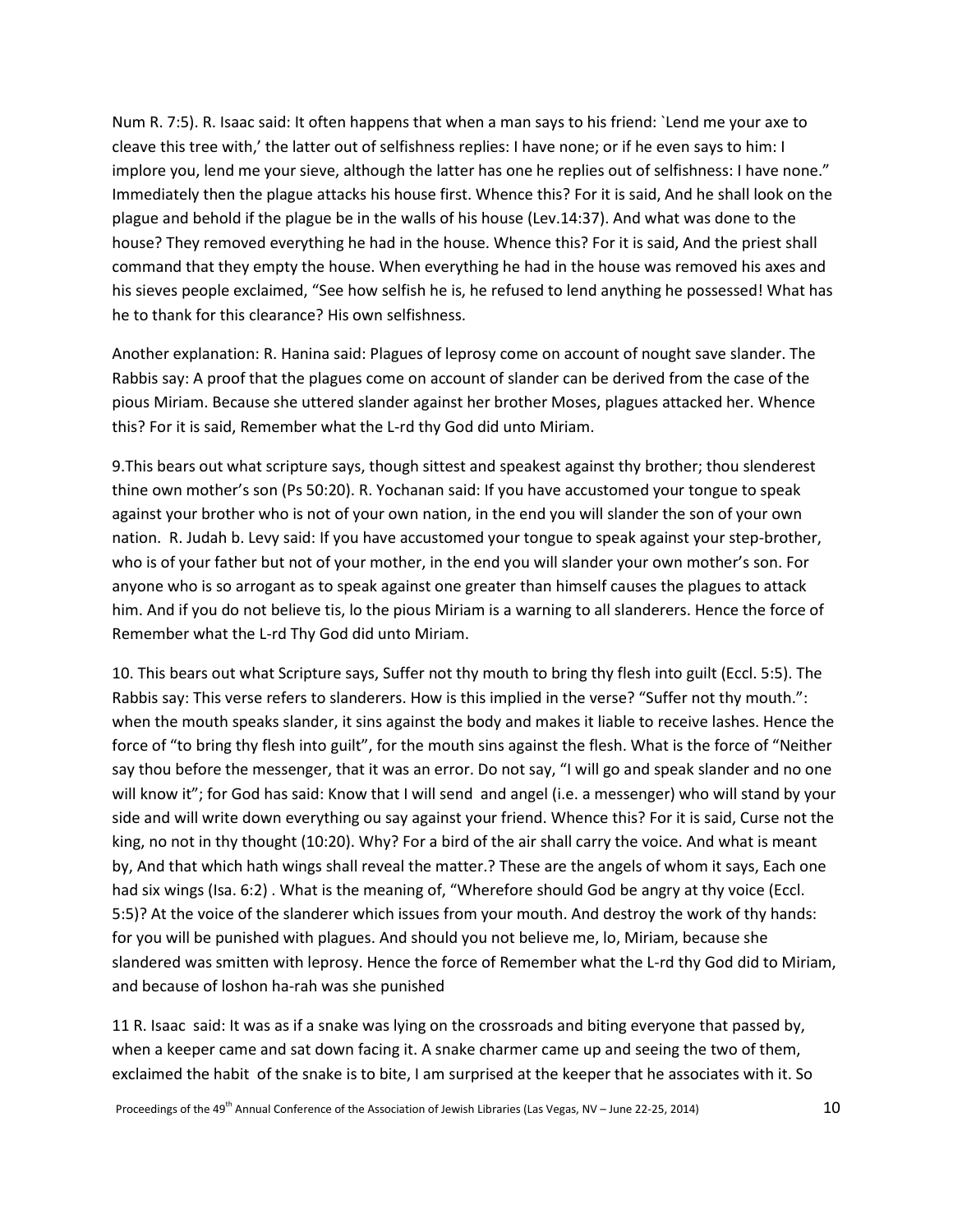Mose said: Miriam spoke slander against me, [that I can understand] since women as a rule are talkative. But did Aaron the righteous also need to speak against me?' Moses said, "And Miriam spoke (Num 12:1), but surely not Aaron!' When, however, he discovered that Aaron had also spoken he began to lament, Yea, the man at peace with me, in whom I trusted, who did eat of my bread, hath lifted up his heel against me (Ps. 41:10). What is meant by, "Yea the man at peace with me? This refers to Aaron whose function was to bless me with peace, as it is said, And give thee peace (Num 6:26). "In whom I trusted: at the time when he stayed the Angel of Death. Whence this? For it is said, And Aaron returned unto Moses unto the door of the tent of meeting, and the plague was stayed (17:15). Who did eat of my bread: this refers to the twenty-four gifts of the priesthood which he received from Israel. And after all this praise, "He hath lifted up his heel against me, as it says, And Miriam and Aaron spoke against Moses.

R. Levi said: Women possess the four following characteristics: they are greedy, inquisitive, envious and indolent. Whence do we know that they are greedy? From what is written, And when the women saw that the tree was good for food, etc. (Gen 3:6). Whence do we know them to be inquisitive? For it is written, And Sarah heard in the tent door (18:10), that is, she was eavesdropping on the angel. Whence do we know that they are envious? For it is said, And Rachel envied her sister (30:1). Whence do we know that they are indolent? For it is written, Make ready quickly three measures of fine meal (18:6). The rabbis add two more characteristics; they are querulous and gossips. Whence do we know that they are querulous? For it is written, and Sarai said unto Abram: My wrong be upon thee (16:5). And whence that they are gossips?For it is written, "and Miriam spoke."

Another explanation "And Miriam spoke". R. Joshua of Siknin said : Whe God was about to create Eve from Adam, He was considering whence to create her, as it is said, And the rib which the L-rd God had taken from the man, made He (wayyiben) woman, etc. (Gen. 2,22). God said I shall not create her from the eye, that her eye not be haughty, nor from the ear, that she may not be an eavesdropper, nor from the mouth, that she may not be talkative, nore from the hand, that she may not be a thief, nor from the foot that she may not be a gadabout; whence then shall I create her? From his most private limb, from the thigh." And yet it was of no avail. And everything that God intended should not be in her is to be found even in the best of women. God said:"I will not creat her from the eye that her eye may not be haughty, yet Eve it is written, "And when the woman saw, etc. (3:6); I will not create her from the ear that she may not e an eavesdropper, yet it is written, "And Sarah heard (18:10); I will not creat her from the hand that she may not be a thief, yet it is written, And Rachel stole the teraphim (31:19); I will not create her from the foot that she may not be a gadabout, yet Leah it is written, And Leah went out to meet him (30:16); I will not create her from the mouth that she may not be talkative, yet of Miriam the pious it is written, And Miriam spoke. And see what befell her. Remember what the L-rd thy God did unto Miriam.

Another comment: Remember. The Rabbis say, This can be compared to a King who returned in triumph from war, and a noble lady sang his praises, and the king decreed that she should be called the Mother of the Senate. Later she began to cause disorder in the royal headquarters. Said the king thereupon: Is that what she does? Let her be sent away to the mines. So when God waged war at the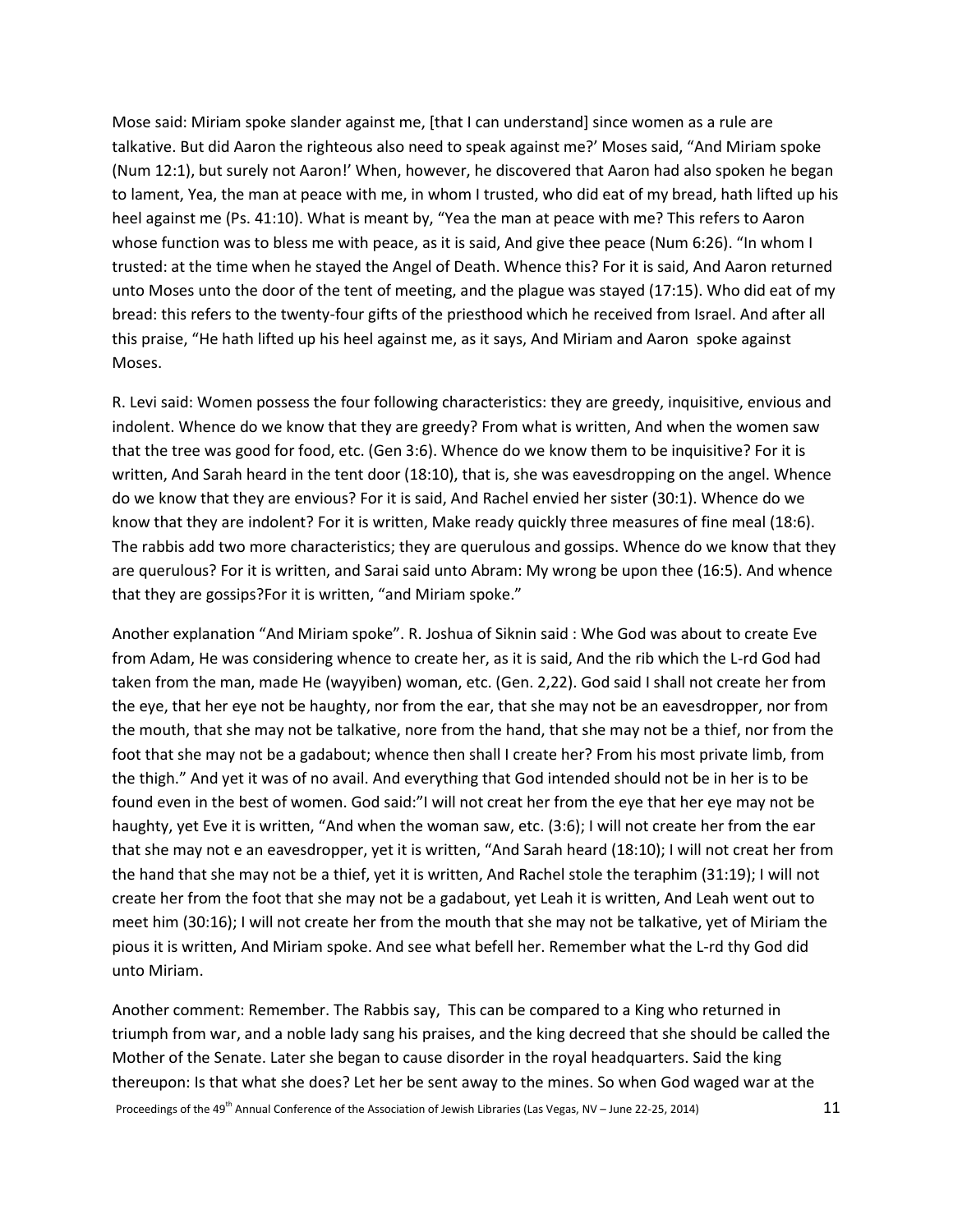Red Sea, Miriam chanted her song, and she was named prophetess, as it is said, And Miriam the prophetess…. Took (Ex. 15:20). When however she slandered her brother, God commanded that she should be sent to the mines as it is said, And Miriam was shut up (Num. 12:15).

13: Another comment: Remember. When Moses saw what befell his sister, he began to cry out and pray with all his heart and soul on her behalf as it is said, Heal her now, O God, I beseech Thee (13). The rabbis say: Moses said Ribon Olam already long ago has thou granted me the power of healing, if Thou wilt heal her all is well; but if not, I will heal her.

Another explanation: What is the meaning of, "O God, I beseech thee? R. Abba b. Kahana said: This can be compared to a doctor's assistant who was consulted by a women suffering from nausea, and he brought her to his teacher. Said the assistant to his master: Sir, you have already taught me the complete list of remedies; if you will heal her, all is well, but if not, I will cure her. Similarly Moses said "Master of the Universe, Thou hast long ago taught me the complete treatment for the plagues; if Thou wilt heal her, all is well; but if not I will cure her.

Another explanation: Moses cried unto the L-rd (Num 12:13). Moses can be compared to a warrior who once had a chain of punishment around his neck of which he was later freed. Subsequently he observed the chain placed on the neck of another, and he began to cry. On being asked, "Why do you cry? He replied, "You indeed do not know, but I know what suffering it causes lying there, for once the chain was on my neck and I know what pain it gave me." So, when Moses was crying, God asked him:Why do you cry? He answered : Master of the Universe, I know what pain my sister is suffering, for I remember the chain in which my hand was once placed. Whence this? As it is said, Behold his hand was leprous, as white as snow (Ex. 4:6). After Moses had prayed on her behalf, God healed her. Whence this? For it is said, And thy people journeyed not till Miriam was brought in again (Num 12:15). Therefore be mindful of what befell Mriiam because of slander.

14 Another explanation: R. Assi said: One does not speak slander until he denies God, as it is said Who have said: Our tongue will make mighty our lips are with us, who is lord over us (Ps. 12:15). R. Simeon said: If this befell Miriam the pious who had no intention to slander Moses, but only criticized him because of his neglect of his marital duty (Deut. R. 5:6), how much more so will the wicked who deliberately slander their brethren in order to cut short their lives, have their own tongues cut off by God, as it is said, May the Lord cut off all flattering lips, etc. God said: In this world, because there are amongst you slanderers, I have withdrawn My divine presence from amongst you as it is said, Be Thou exalted O God, above the heavens (Ps. 57:12). But in the time to come, when I will uproot the Evil inclination from amongst you, as it is said And I will take away the stony hear tout of your flesh (Ezek. 36:26), I will restore my divine presence amongst you. Whence this? For it is said , And it shall come to pass afterward, that I will pour out my spirit upon all flesh (Joel 3:1); and because I will cause my divine presence to rest upon you, all of you will merit the torah, and you will dwell in peace in the world, as it is said, And all thy children shall be taught of the Lord; and great shall be the peace of thy children (Isa54:13).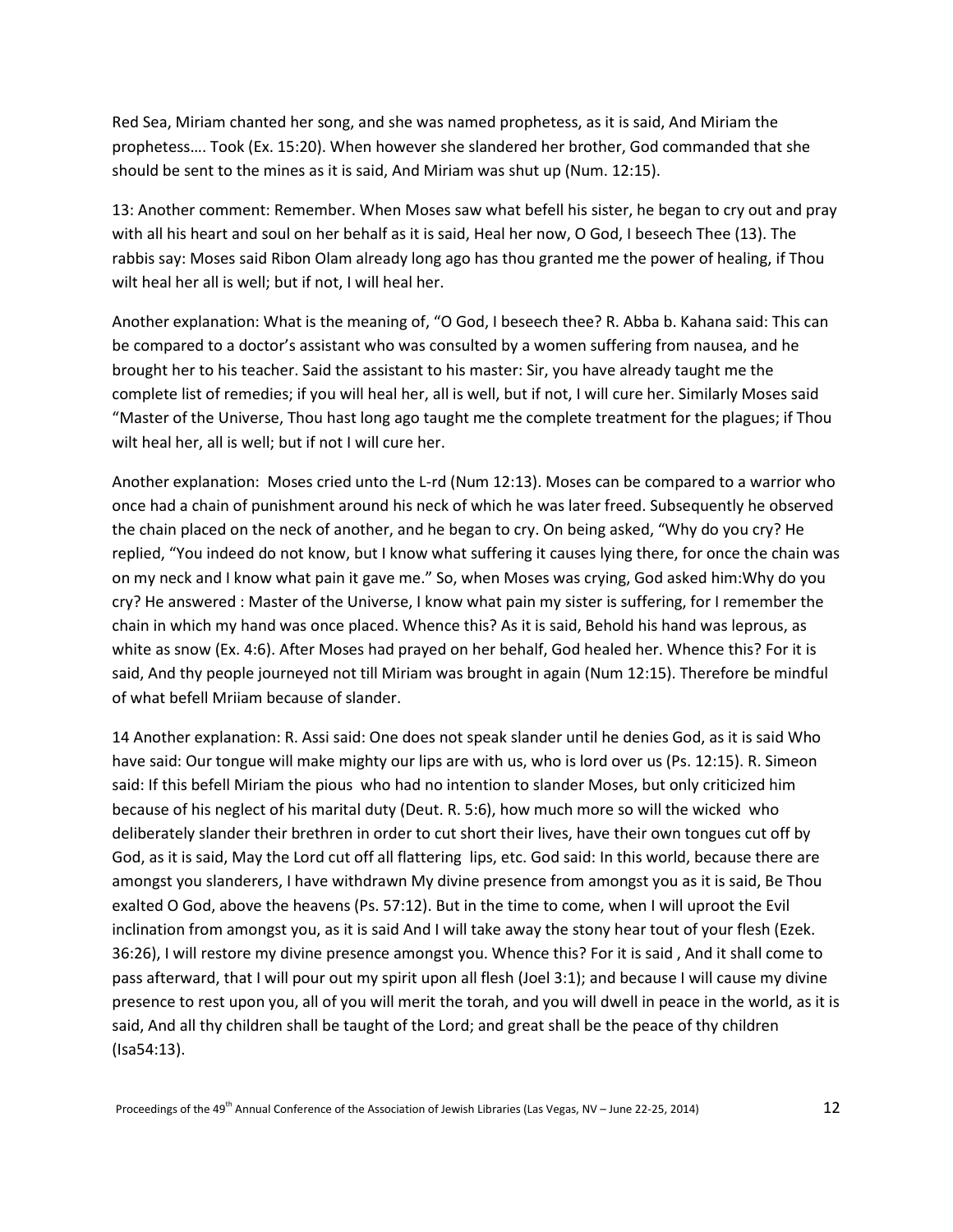## **1105 July 13 – 1040 February 22; רבי שלמה יצחקי Rashi**

Remember what the L-rd thy G-d did unto Miriam- if you wish to guard yourself against being stricken with leprosy do not speak slander! Remember what was done unto Miriam who spoke slander against her brother and was stricken with a leprous plague! (Siphre).

## **Rabbi Abraham ibn Ezra [1092/93 – 1167]**

Unto Miriam. Here is proof of the midrashic statement that we should not read the word metzora as metzora (a leper) but as an acronym for motzi shem ra (one who invents libel)

## **Rambam [1134-1204]**

Remember what Hashem your God did to Miriam on the way. Consider what happened to the prophetess Miriam, who spoke against her brother. She was older than he and raised him on her knees. She had risked her life to save his. She did not say anything bad about him; she merely made a mistake in equating him to the other prophets. He personally did not mind at all, as the man Moses was anuv mo'od (very humble), yet all the same she was immediately punished with tzaraas. How much more so then will the wicked foolish people who speak abundant exaggerated tales and loshon ha-ra be punished (Tum'as Tzaraas, ch. 16)

## **(רבינו בחיי, 1255 – 1340) Bachya Rabbeinu**

"keep remembering what the L-rd your g-d did to Miriam. This is a positive commandment related to the negative commandment not to speak evil about people. We are not only to remember that Mariam badmouthed her brother Moses but the punishment that she endured on account of that. It is mentioned here as her punishment was to become afflicted with skin disease tzoraat. Seeing that the previous verse had commenced with the word hashomer, something which always introduces a negative commandment, I might have thought that this too is a negative commandment. The Torah teaches that although this was a negative commandment which was a direct derivative of a positive commandment and is usually not viewed with the severity of an ordinary negative commandment, the reason that miriam's punishment is recalled here is to remind us how serious the sin of loshon ha-ra is considered in the eyes of the Torah.

Consider that if righteous Miriam, the prophetess, who only spoke against her brother, who was older than he, and for whom she had put her life at risk and had said what she said without his ever hearing it was punished with the dread disease of tzoraat, and all her accumulated merits did not protect her against this punishment, how much more reason do we normal mortals have to be circumspect and not become guilty of the sin of lashon ha-ra. Consider further that Miriam had not really said something negative about Moses except that she had compared her and Aaron's prophetic stature to that of her brother Moses.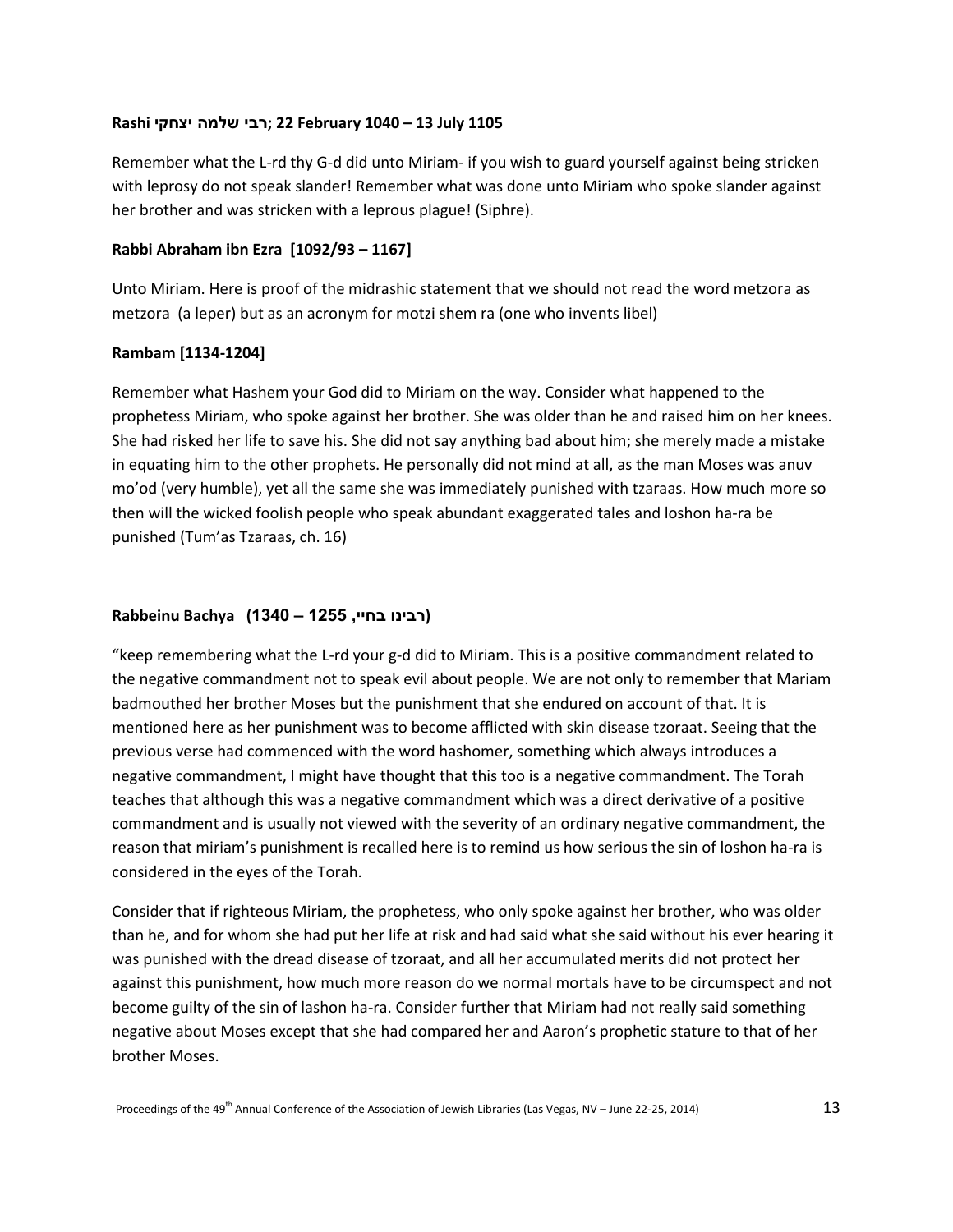In view of all these considerations it is easy to understand why the Torah looks askance at any assembly of fools, loiterers, people engated in pointless and unproductive conversation. Solomon makes this plain in Kohlet 8,2 when he said that foolishness is the result of too much talk. Such talk will easily degenerate into sinful talk, character-assassination of one's peers and the like. Once one has begun to speak disparagingly about one's peers it is only a short step away from criticizing Torah scholars as we know from Psalms 31,19: "let lying lips be stilled that speak haughtily against the righteous with arrogance and contempt." Once one is not afraid to speak about the righteous, one will start putting down G-d's prophets, and in the end one will speak out against God Himself. We have examples of all this in 2 Chronicles 36:15: 'but they mocked the messengers of God and disdained His words and taunted his prophets until the wrath of God against His people grew beyond remedy." Compare also Psalms 73:9: "They set their mouths against heaven, and their tongues range over the earth." Who was the cause that the set their mouths against heaven? Their tongues which had begun by speaking about earthly matters.

## **Ramban Nahmanides (1194–c. 1270)**

Zakor… If you wish to be careful to avoid being afflicted with tzaraas do not speak evil speech. But in my opinion it is a full fledged positive commandment not just advice, comparable to other phrases in Scripture that begin with the word "zakar", remember, such as Remember the Sabbath day to sanctify it (Ex. 20:8) Remember this day on which you departed from Egypt (Ex. 13:3) and Remember what Amalek did to you (25:17)- those are all commandments rather than advice and if so this verse is also a commandment like those are. And the commandment is thus an admonition against speaking evil speech. Scripture is commanding with the force of a positive commandment that we should remember the great punishment that G-d meted out to the righteous prophetess Miriam, who had spoken improperly only about her borther, the recipient of her kindness who she loved like her own self. Moreover she did not speak in his presence, that he should have been embarrassed, nor did she speak in public- rather, she spoke only in private, between her and her saintly brother Aaron. Nevertheless all her good deeds were of no avail to her in avoiding punishment. You too Scripture is saying here if "you sit and speak against your brother, you slander your mother's son," you will not be spared punishment…. Guard yourself against the tzaraas afflciation to be very careful and to act then safeguarding in the heart ie. Maintaining a mental awareness has already been said.

## **The Tur, Rabbi Yakov ben Rabbeinu Asher (Rosh) (Colonia, 1269 – Toledo, 1343)**

"keep remembering what the L-rd your God had done to Miriam. Rashi understands this as a veiled warning that if we do not want to be struck with the affliction of tzoraat, we must remember how Miriam was punished for badmouthing her brother Moses.

Nachmanides writes that in his opinion this verse is a positive commandment ranking parallel to the fourth commandment of the ten commandments "zakor et yom ha-shabbat likadsho", keep remembering the Sabbath day to keep it holy. There are other such verses such as to remember the day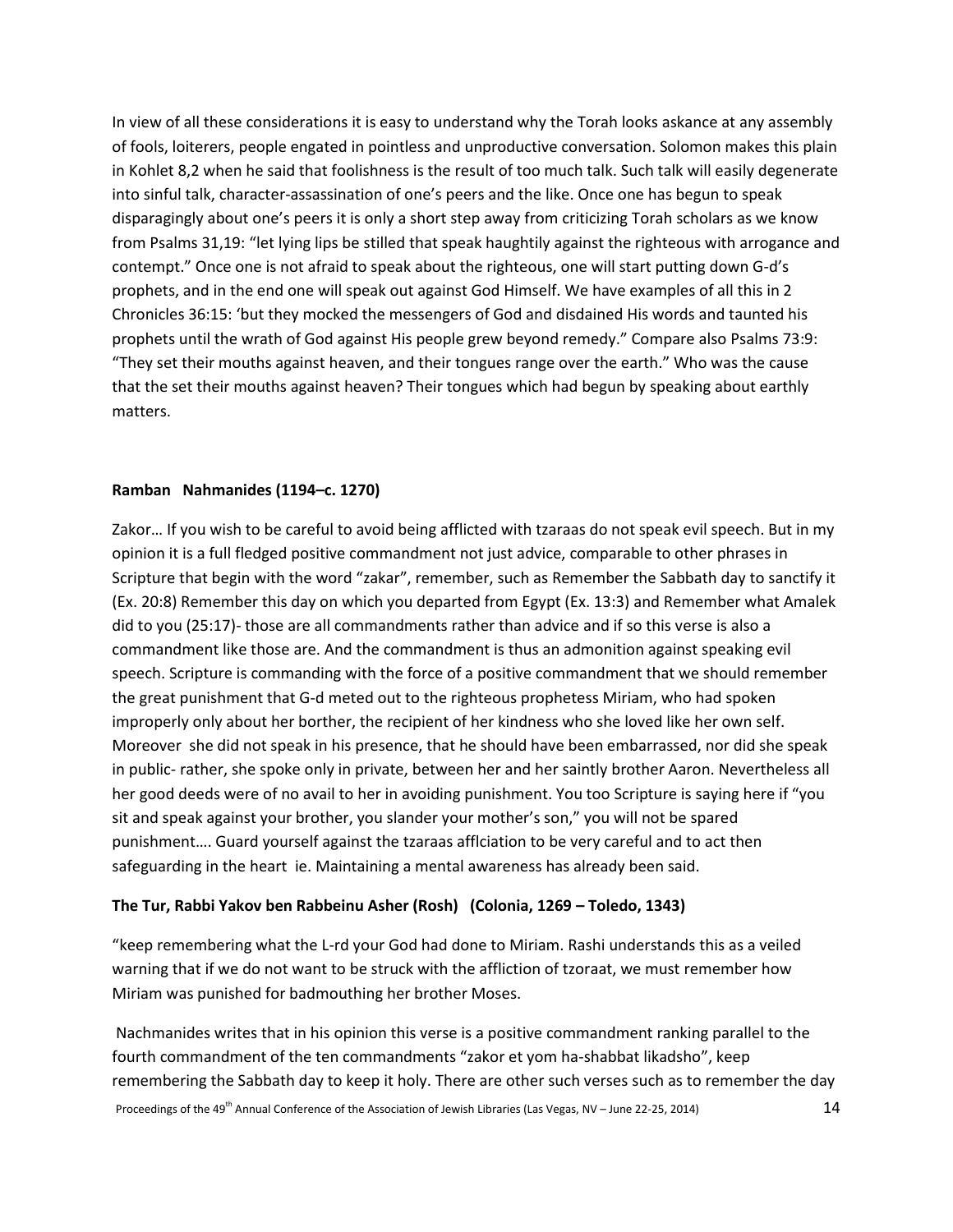we left Egypt as a free nation (Ex. 13,3) or at the end of this portion, "remember what Amalek did to you, etc." (Deut. 25, 17) This is the Torah's way of underlining the grave sin of badmouthing people by adding a positive commandment to the negative commandment. The positive commandment is to constantly remember how even the illustrious Miriam, Moses' lifesaver in a certain manner, was punished for saying a few words criticizing him unjustly. She had not done so publicly, and yet all her numerous merits did not protect her against being punished, and that punishment being very public, the whole nation having to wait a whole week before they could move on. It is not enough to remember what happened to Miriam only in one's heart, but we are required to read the relevant verses with out lips to impress the importance of the problem of badmouthing people. In the last verse the Torah warned us to be extremely careful in matters of the affliction called tzoraat, i.e. in that verse we were warned to remember what that affliction is for in our hearts and minds. Now the Torah reinforces this commandment by ordering us to voice the fact that we have committed this lesson to memory. Seeing that in the eyes of our sages the sin of loshon ha-rah, badmouthing people is equated with the spilling of innocent blood (Compare Erchin 15) it is not surprising therefore that the Torah reinforces it. It is quite inconceivable that such a grievous sin should not have been spelled out in the Torah. We therefore regard what is written in verse 8 and verse 9 as a severe warning not to become guilty of such a sin either in public or even in private. The sin is not lessened if the intent of the criticism was not to harm the good reputation of the party discussed [Miriam's criticism was in defense of her sister-in-law Tzipporah whom Moses had divorced for no good cause, as she had thought] loshon ha-ra is part of the roster of the 613 commandments, no less so than not to violate the Sabbath.

#### **Rashbam (Troyes, c. 1085 – c. 1158)**

Even if the person smitten with tzorat is a king, as Uzziah King of Yehudah, he will not be given preferential treatment and has to be ostracized and isolated just any commoner afflicted with the same disease

For you are to remember what happened to Miriam, certainly a highly placed person, who in spite of being a prophetess and leader of all the Israelite women and Moses' own sister, was not accorded preferential treatment in this regard. She was segregated for seven days, as e know from Num. 12:14

Even though segregating her at that time meant that the whole nation would have to remain in an inhospitable desert fro an extra seven days, the people did not complain about this. Other, less distinguished people will certainly not be treated better than was Miriam if they should become afflicted in a similar manner.

#### **Rabbi Isaac ben Moses Arama (c. 1420 – 1494) in sefer Akedat Yitzchak**

The torah next turns its attention to matters one is likely to encounter when already somewhat older, and less active. Retirement and ensuing boredom may lead to gossiping, the penalty for which is Tzoraat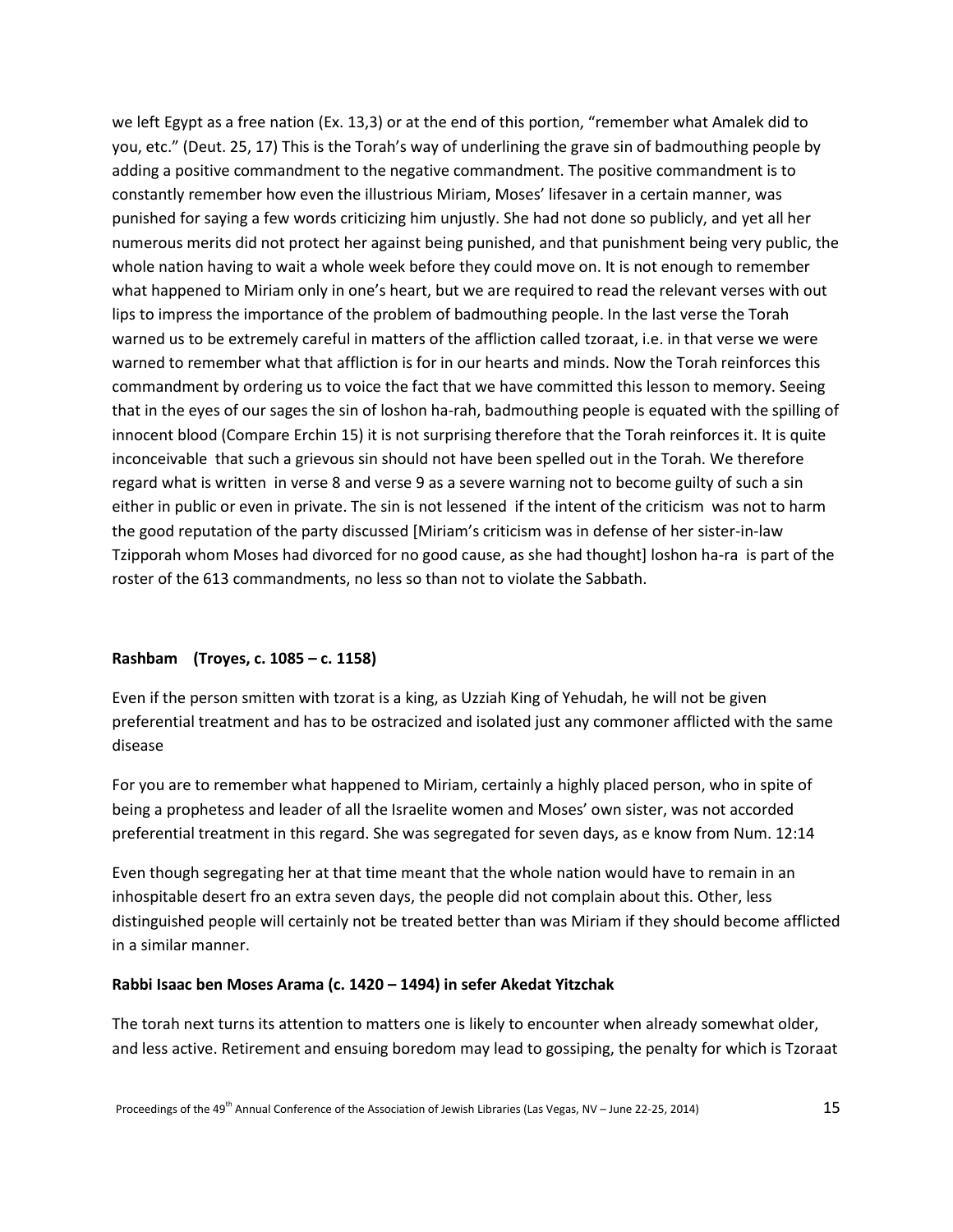(Erchin 15). The Torah itself offers Miriam and her punishment as an example, so no further comment is needed

## **Rabbi Abraham Abele Gombiner ( גומבינר הלוי אבלי אברהם) (c. 1635 – 5 Oct. 1682), Magen Avraham**

Remember what Hashem your God did to Miriam. Rashi brings out the connection between tzaraas and loshon ha-ra, malicious gossip. He suggests that if we want to keep from being smitten with tzaraas we should not speak badly about another person. We should remember what was done to Miriam- she spoke against her brother and was smitten with tzaraas.

Ramban observes that Miriam who was boht a prophetess and righteous person loved her brother and uttered her words soley to her brother Aaron and only very discreetly. Nevertheless she was severely punished and her good deeds were not able to protect her. We are reminded that if such a thing happened to a person as great as Miriam under the aforementioned circumstances then how much greater must the punishment be for those who speak badly about others under less favorable circumstances.

Ramban also holds that here the word zakar, remember, signifies a command from Hashem to regularly repeat this warning aloud, whereas if it had said shamor, take heed, it would have indicated a nonverbalized remembrance. Accordingly the remembrance of Miriam is included in the Six Remembrances that are recited daily after the morning prayer (following Ari). However some Sages advise against reciting the verse concerning Miriam because it recalls a shame for Jews. (Magen Avraham ch. 60)

## **Me'am Loez 1730-1777. (Hebrew: לועז מעם(, initiated by Rabbi Yaakov Culi in 1730**

Remember what God did to Miriam on your way out of Egypt. Numbers ch. 12 described Miriam's "speaking against Moses" and her punishment. By recalling that episode here, the Torah emphasizes that leprosy is a punishment for lashon ha-rah, slander and gossip (Sifri)

See how careful we must be with our speech! Miriam did not embarrass Moses in pubic. She had his best interests in mind, and thought God would approve of her statements. Yet she was punished. Surely one who slanders a fellow-Jew in public should take heed (Sifrei). Our sages declared "loshon ha-rah can be equated to murder".

According to Ramban this directive is one of the 613 mitzvot of the Torah. We must recall the seriousness of the prohibition against loshon ha-rah and guard ourselves against speaking in this manner at all times. (see Ramban Hasagot to Sefer HaMitzvot positive commandments no.7)

None of the other sages who compiled a list of mitzvoth included this admonition. Nevertheless in many communities it is customary to recite this verse each day in accordance with Ramban's opinon.

## **Ohr Hachayim born Meknes, Morocco, in 1696; passed on in Jerusalem, Palestine on July 7, 1743.**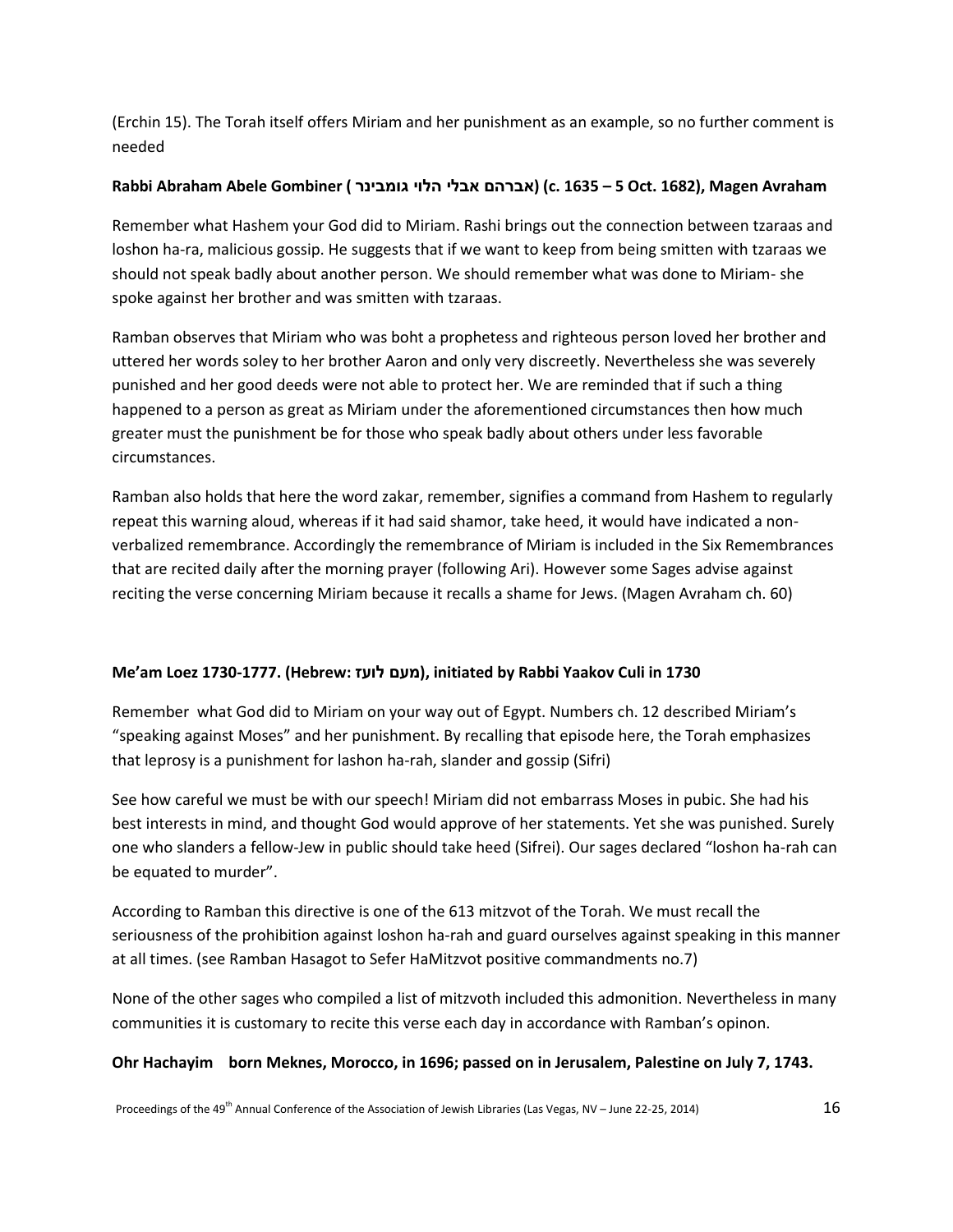Take heed of the affliction known as Tzoraat. According to Shabbat 132 on our verse the meaning is that a person afflicted with this plague must not remove the afflicted section of his skin in order to remove the evidence of his disease. The reason why the Torah added that we should remember what God had done to Miriam is intended to remind us of the true source of such an affliction and to remind those who think they can cure it by cutting off the skin where it appears that they are on the wrong track. The way to get rid of this affliction is to remove its cause, i.e. to rehabilitate a character fault which caused it in the first place.

## **Tzror Hamor, Rabbi Abraham Saba (Castille 1440–1508)**

"If someone is found to have kidnapped a fellow Jew" we must understand this in terms of what Solomon wrote in Proverbs 2:16 while using the metaphor of certain women as being the arch types of the evil urge, "her words are so smooth that they cause the listener to slide into an abyss." Our author continues in this vein, seeing Moses in our chapter issued warnings against the danger of falling victim to the seductive ways of the evil urge. The evil urge, Satan, "kidnaps" one's whole personality, nefesh. Satan's methods are a combination of slandering God (Ps. 73:9) by pointing of what appear like injusticescommitted by God and defaming people of good character. When the Torah commenced the chapter of people afflicted with the medically incurable skin disease, tzoraat, the Torah (Lev. 14:1) introduced the subject with the words "Zot torah ha metzoraat". The word metzora sounds as if it were an abbreviation of Hamotzi shem rah, "he who defames somone, etc." This is why the Talmud (Erchin 15) says that the Torah here writes "hashomer binega hatzora" be especially on guard against the affliction known as "tzoraat." The evil urge is also know as nega tzoraat as it attacks people in a manner reminiscent of seductive tactics employed by Satan. The call by the torah to remember what happened to Miriam who had made inappropriate comments about her brother Moses' (who claimed war on the yetzrah hara in separating from his wife) divorcing his wife, is inserted at this stage to show how even well meant criticism, uttered only in a private conversation with her brother Aaron, was severely punished by G-d by Miriam being afflicted with the skin disease known as tzorat (v.9).

#### **Rabbi S.R. Hirsh (June 20, 1808 – December 31, 1888) Frankfurt am Main, Germany**

Zakor. The warning to keep in mind what happened to Miriam the prophetess who because of a conversation just between herself and Aaron concerning their brother Moses, a conversation which was not free from defamatory talk and conceit was marked by G-d's finger with a nega in consequence of which she was shut out of the company of the whole nation for seven days-this warning proclaims loudly and clearly for all time the purely spiritual meaning of betterment from all social faults and misdemeanors, it also reminds of the gravity of the responsibility for every word which borders on loshon ha-ra which could not be overlooked even in a Miriam, which according to the way it is taken was not even said in a bad way with any bad intention; and finally it reminds us of the importance of carrying out the regulatin of negaim, seeing that for their sake the whole nation had to break its journey to the promised homeland for seven days, as the reference here adds , bederekh bitzeatikem mimizraim.

# **Shem Mishmuel, Rabbi Shmuel Bornsztain, the 2nd Sochatchover Rebbe, between the years 1910-1926**

Proceedings of the 49<sup>th</sup> Annual Conference of the Association of Jewish Libraries (Las Vegas, NV – June 22-25, 2014) 17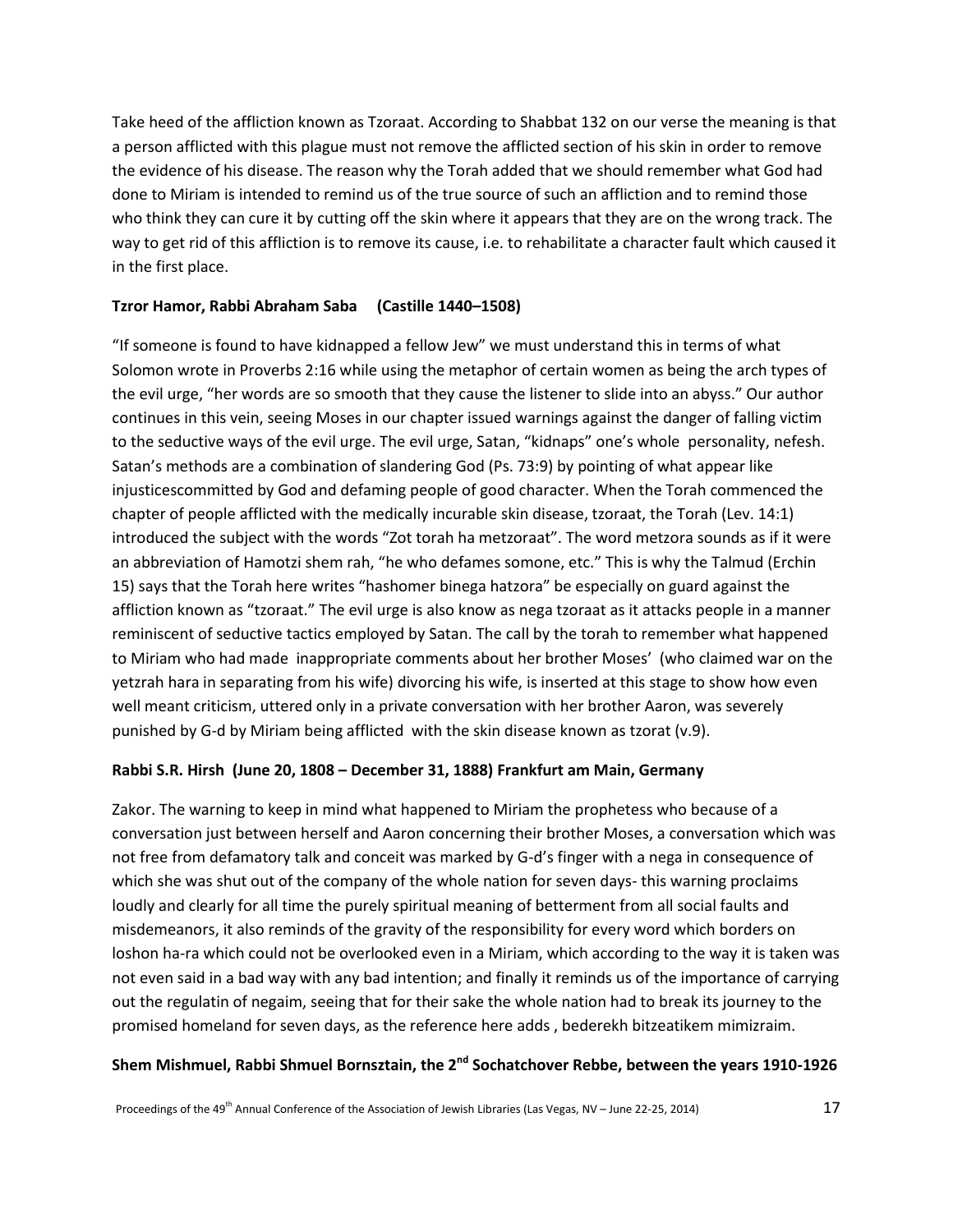The nature of speech and Klal Yisrael's use of it. We quoted Rabbeinu Yonah who indicated that if one "guards" one's mouth, then it may be considered a holy vessel, capable of sanctifying it's speech. This is hard to understand in the light of the fact that God has created us to praise Him. Surely this task should be sufficient to imbue one' mouth with holiness; why does one need to guard it to ensure its sanctity? Rabbeinu Yona implies that without care our mouths will not be capable of instilling holiness into our speech. A most unusual Chazal clarifies this matter in Yerushalmi Berachos 1:2

Rabbi Shimon bar Yochai said, "Had I been at Mount Sinai at the moment when the torah was given to Yisrael I would have demanded that man should have been created with two mouths- one for Torah and prayer and other for mundane matters. But then I retracted and exclaimed that if we fail and speak lashon hara with only one mouth, how much more so would we fail with two mouths

The concern expressed by Rabbi Shimon bar Yochai was that after something has been defiled it remains in that state, until some drastic action is taken to reverse or renew its sanctity. He realized that if the mouth is misused for lashon hara or other verbal sins, then it is defiled and loses its status of holiness, which cannot then be recovered. If, he reasoned we have only one mouth and we use it wrongly there is no way back- we will never be able to use it for holy purposes again. The mouth will remain defiled and any torah or prayers which are uttered from it will not be sanctified in the appropriate manner. His propsed solution was two mouths for each person, one of which would be reserved just for Torah matter. In that way even if the secular mouth were to be defiled the torah mouth would retain its ability to sanctify speech. But Rabbi Shimon realized the impracticality of this suggestion, for the inevitable would occur. In a short while, both mouths would be defiled achieving nothing.

We now understand Rabbeinu Yona's imperative. Only a person who guards his mouth will merit to sanctify speech. Without this precondition the mouth fails to achieve its potential as a holy vessel and therefore cannot produce holy speech. Of course when we err, we may always do teshuva and begin the process again. Let us hope that we merit to utilize our own mouths and the speech which they produce to ennoble and sanctify the world around us.

Rabbi Yissachar Dov Rubin, Grand Rabbi of Kerestir in Borough Park, Brooklyn

24:8 Be careful regarding the affliction of tzara'as

Rashi explains that his admonition is fulfilled by not obscuring the signs of tzaraas and by not removing the blister that appears on the skin. Accoridng ot the Sifrei, the prohibition of breaking the blisher also applies to those signs of tzaraas which a Kohen rules is pure. The basis for this ruling is difficult to understand. If the blister is ruled pure, why should there be any reason to forbid breaking it?

Rav Yitzchak Meir of Gur comments that according to theZohar (parasha Tazria) signs of tzara'as appear ecause of lashon ha-ra as well as because of speech that should have been said but which was mistakenly withheld. One may not remove the blister which a Kohen ruled pure, for it is punishment for refraining from saying that which should have been said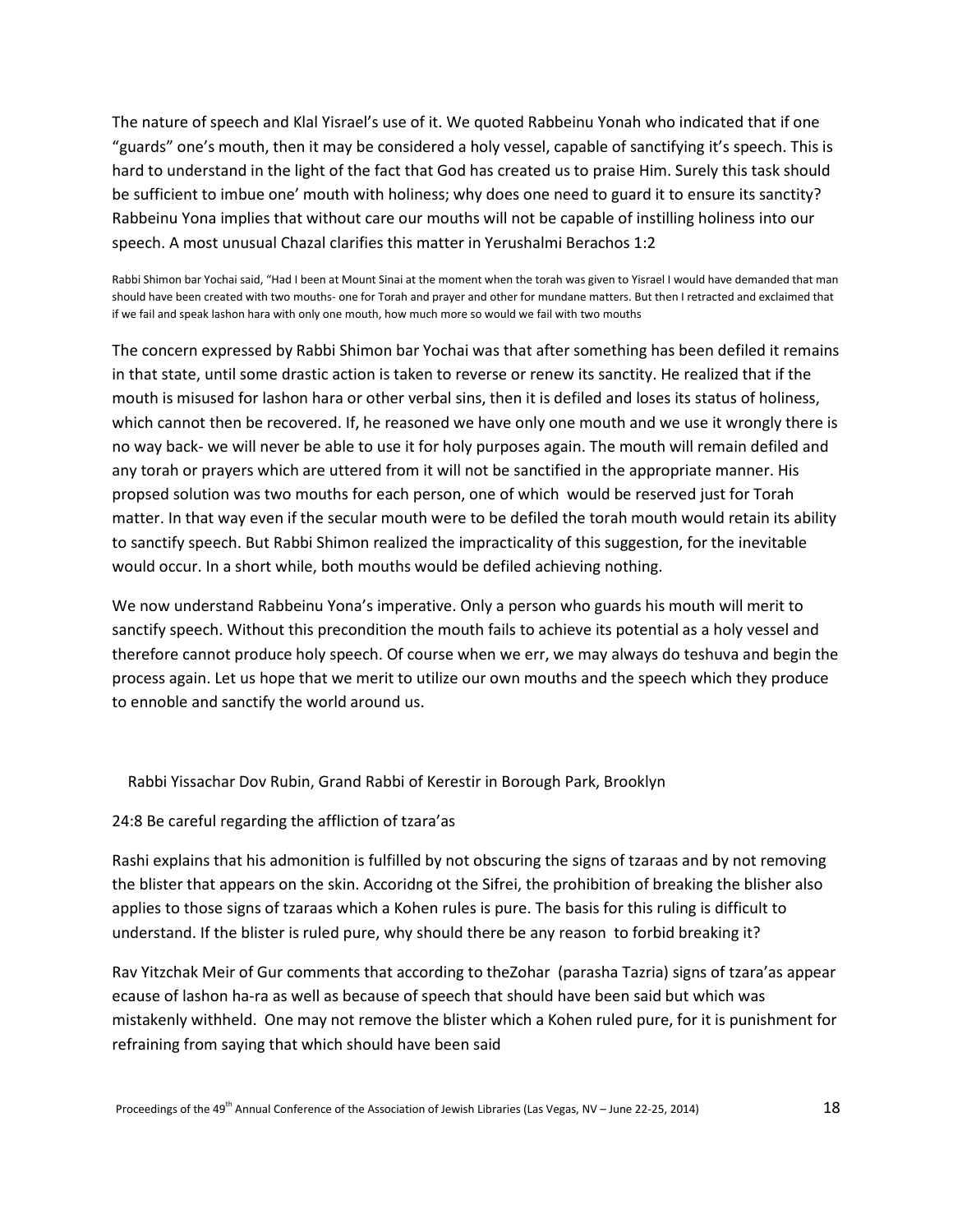Ohr ha-Chaim points out that ths law which rashi notes pertains to the removing the bister that appears along the tzaraas is juxtaposed to the Torah's command that we remember what happened to Miriam when she spoke lashon ha-ra about Moshe.This teaches us that we must uproot the causes of the affliction- sin. If we remove only the exterior sign of the sin we have accomplished nothing.

Meshech Chachmah points out that form what happened in the case of Miriam, we derive the prohibition of not removing the blister. Had there been no prohibition Miriam's blister could have been removed and the entire nation would not have to have waited for seven days until it disappeared

The Midrash comments that Moseh told God: "If you cure her of her tza'ra'as goo. And if not I shall cure her. Ksav Sofer offers the following explanation to help us understand what Moshe was saying. The Talmud (Yoma 85b ) teachers that in regard to sins against God teshuvah is efficacious. But as regards sin against our fellow man, teshuvah is effective only if the guilty party first pacifies the person whom he has offended and the offended one forgives him .

Moshe was unsure whether Miriam's sin of lashon ha-rah was considered an offense against God or an offense against him. He therefore declared : If you cure her, then good- i.e. hers was a sin against God and her teshuvah is sufficient. However if Miriam's wrong was considered to be a sin against me, then I shall cure her i.e. I forgive her and her teshuvah will be efficacious.

# REFINED PROPER SPEECH and PROBITION OF LASCIVIOUS TALK

## **B. Pesachim 3a**

The sages in the school of R. Ishmael taught: A man should always use refined speech: "Thou shalt choose the tongue of the subtle" (Iyov 15:5); That which my lips know they shall speak in purity (Iyov 33:3)

## **B. Pesachim 3a**

R. Joshua ben Levy said: A man should never let unseemly word issue from his mouth. Thus, speaking in a roundabout way, Scripture added eight letters in order to avoid uttering an unseemly term, as in the verse "Of clean beasts, and of beasts that are not clean (Gen. 7:8). R. Papa said: Even nine letters, as in the verse "If there be among you any man that is not clearn by reason of that which chanceth him by night (Deut. 23:11)

## **B. Pesachim 3b**

Two disciples sat before Hillel. One was Rabban Yochanan ben Zakkai- others say it was before Rabbi Judah I the patriarch) and that one was R. Yochanan. The second of two disciples asked, "Why must we vintage grapes in vessels that are clean, yet may gather olives in vessels that are unclean?". The first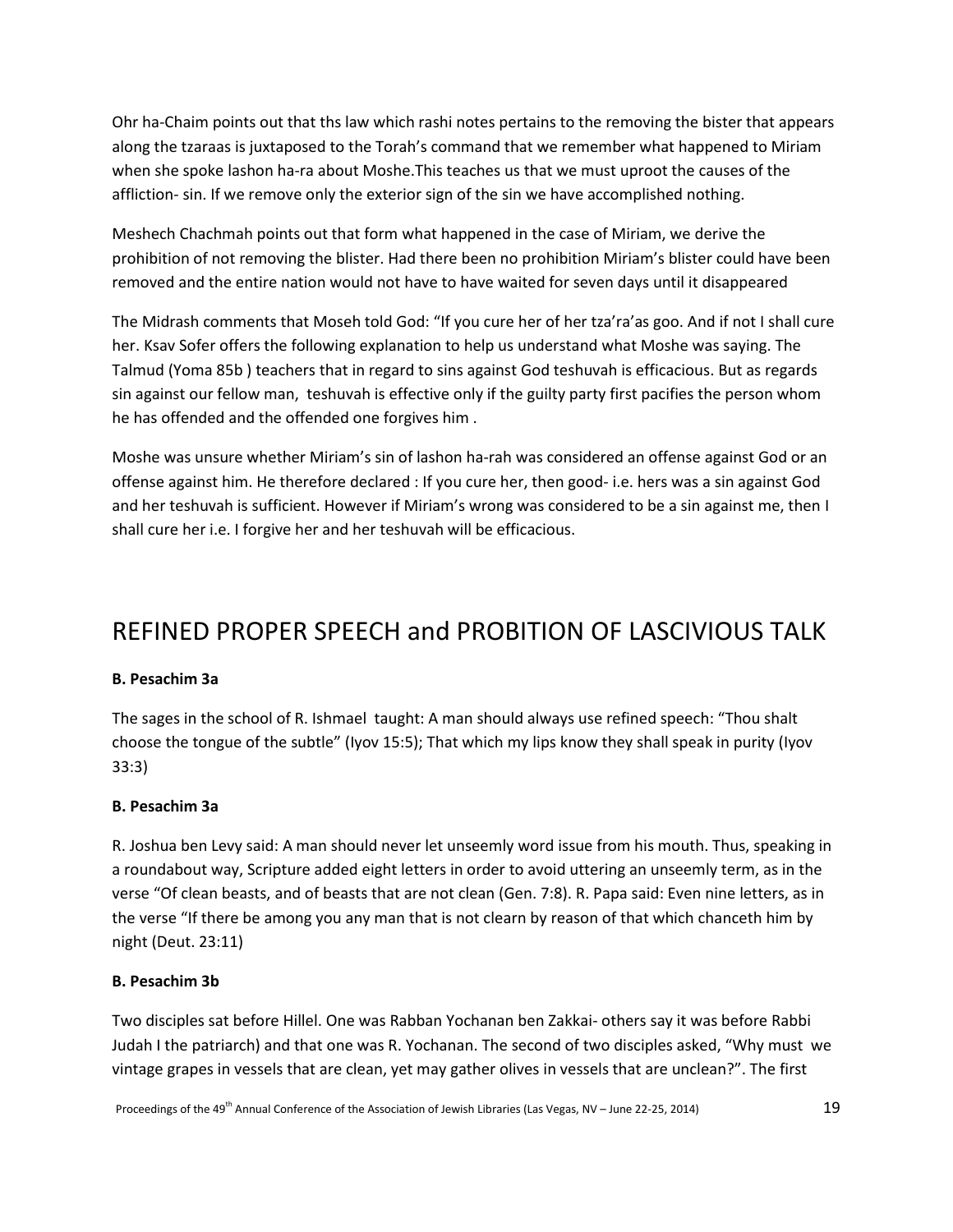asked the same question without using the objectionable term unclean: "Why must we vintage grapes in vessels that are clean, but need not gather olives in vessels that are clean?" Their teacher said, "I am certain that this one is [pointing to the first disciple) will be an authorized teacher in Israel." It did not take long before he was indeedan authorized teacher in Israel.

There were three priests. One said, "I received as much as a bean (of the showbread) ; the second said "I received as much as an olive"; while the third said "I received as much as a lizard's tail." The lineage of the third priest was investigated and a disqualification was found in it.

## B. Pesachim 3b

Two disciples sat before Rav. One said, "You made the subject as savory for us as a stuffed pig." The other said, "Your analysis has made me as tired as a kid out of breadth." Rav would not speak to the first disciple after that.

B.Sanh. 68b

The sages used only genteel language

B. Shab. 33a

In punishment for obscene speech, troubles multiply, cruel decrees are proclaimed anew, the young men of Israel- may such things happen to their enemies- die, and the fatherless and widows cry out and receive no answer. For it is said, "Therefore the l-rd shall have no joy in their young men, neither shall He have compassion on their fatherless and widows; for everyone is profane and an evildoer, and ever mouth speaketh obscenity . For all His Anger is not turned away, but His hand is stretched out still (Isa 9:16)

# **B.Shab. 33a**

R. Hanan bar Rava said: All know why a bride enters the bridal chamber (yichud), yet when a man speaks obscenely of it, even if a decree of seventy years happiness had been sealed for him, it is reversed into seventy years of misery.

Rabbah bar Shila said in R. Hisda's name: When a man fous his mouth with obscenity, Gehenna is made deeper for him, as is said, "A deep pit is for the mouth that speaketh obscenity (Mishlei 22:14). R. Nahman bar Isaac said: Also for him who hears it and remains silent.

# **B. Kettubot 5b**

Our masters taught: A man should not allow his ears to listen to chitchat, because being delicate they are, of all parts of the body, the first to catch fire.

# **B.Kettubot 5a-b**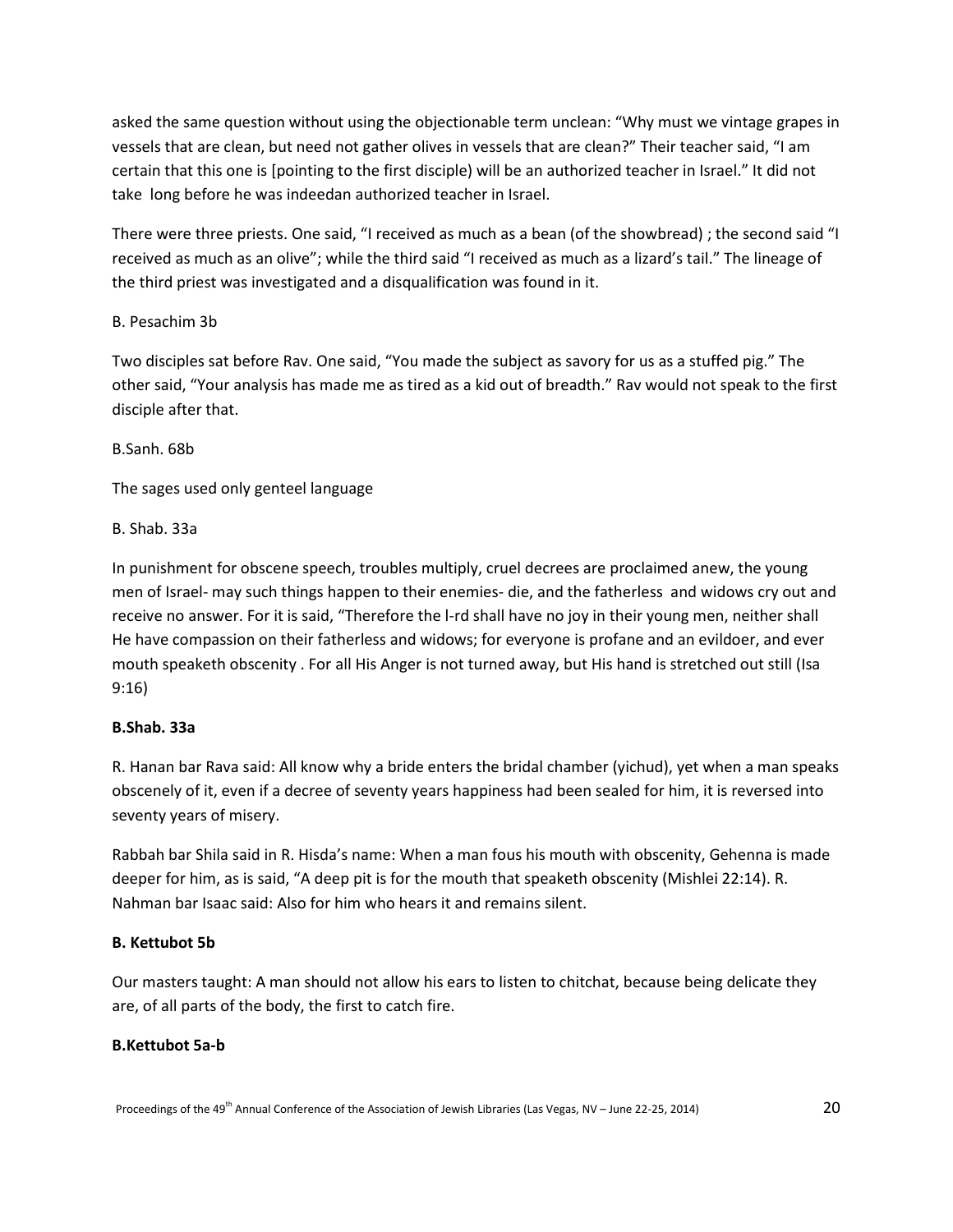Bar Kappara expounded: What is meant by "And thou shalt have a plug among thy weapons (Deut. 23:14)? Read not azenekha, "thy weapons" but oznekha, "thine ear", meaning that when a man hears something unseemly, he must place his fingers into his ears. This counsel is in keeping with what R. Eleazar said: Why do a man's fingers resemble plugs? In order to suggest that when a man hears something unseemly, he should plug his ears with his fingers.

The sages taught in the school of R. Ishmael: Why is the entire ear hard and the lobe soft? In order that when a man is about to hear something unseemly, he can plug his ear with the lobe.

## **Derekh Eretz Rabbah 3**

R. Eliezer ben Jacob said:When a handsome and distinguished man allows an unseemly word to issue from his mouth, what is he like? A large (and well-appointed) dining hall with a tanner's ill smelling drainpipe running through the middle

## **B. Pesachaim 3b and En Yaakov ad loc.**

When R. Kahana fell ill, the sages sent R. Joshua son of R. Idi to find out how he was doing. Whenhe came in and found that R. Kahana had died, he rent his garment but reversed it as he went out weeping, so that the rent part would not be noticed. When he came back to the sages, they asked him, "Is he dead?". R. Joshua: "it was you who said it. I did not say it, for he that uttereth evil tidings is a fool" (Prov. 10:18)

## **B. Pesachim 4b**

Rav was the son of R. Hiyya's brother and the son of R. Hiyya's sister. When Rav came up to the land of Israel, R. Hiyya asked him, "Is your father still alive?" Rav replied "You might ask, "Is mother still alive?". Well is your mother still alive?". R. Hiyya asked. Rav replied "Is Father still alive?. At that R. Hiyya said tohis attendant, "Take off my shoes but carry my bathing gear after me to the bathouse."

## **B. Pesachim 3b**

Yochanan of Hukok went around visiting villages. When he came back, people asked, "Is the wheat crop doing well?" He replied "The barley crop is doing well" So the people retored, "Go proclaim the good news to horse and donkeys" What should he have said? "last year the wheat crop did well," or "the lentil crop is doing well."

[i.e. since only animals eat barley and since wheat and lentils are eaten by humans, Yochanan should have spoken encouragingly about them.]

## **P. Berachot 9:8 14d**

All chitchat is bad, except chitchat about Torah which is good

## **Leviticus Rabbah 33:1**

Proceedings of the 49<sup>th</sup> Annual Conference of the Association of Jewish Libraries (Las Vegas, NV – June 22-25, 2014) 21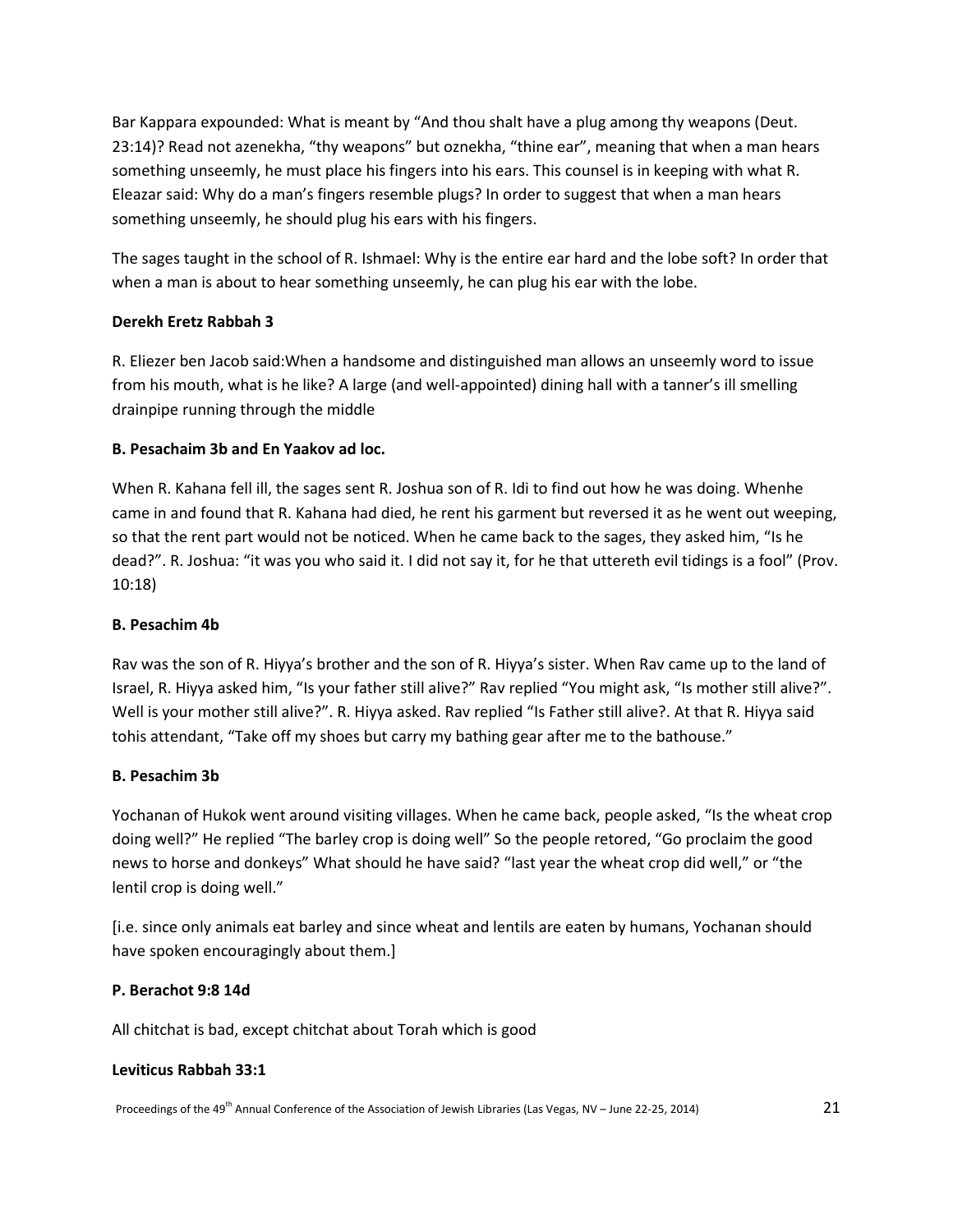R. Simeon ben Gamaliel said to his slave Tabi, "Go to the market and buy me a good piece of meat."So Tabi went out and bought him a tongue. Later, R. Simeon said to Tabi, "Go out and buy me a bad piece of meat at the market." Tabi went out and again bought him a tongue. R.Smeon ben Gamaliel asked him, "why when I asked you to buy me a good piece of meat, did you buy a tongue, and when I asked you to buy a bad piece of meat, did you again buy a tongue? Tabi replied, "Because from the tongue comes good, and from it comes also evil. When it is good nothing is better than it; and when it is bad, nothing is more evil than it.

## **Leviticus Rabbah 33:7**

"Death and life are in the power of the tongue" (Prov. 18:21). Akila the Translator defined the tongue as a tool having a knife at one end and a spoon at the other- death at one end and life at the other. Even so Ben sira said, "blow on a coal to make it glow, or spit on it to put it out; boht results come from the same mouth (Ecclesiasticus 28:12)

## **B. Ar. 15b**

Rava said : He who wishes to live can acquire life through his tongue; he who wishes to die can find death through his tongue.

## **Megillah 13a-13b**, Haman's Slander

Haman said, "there is (yeshno) one people" (Esther 3:8). Rava commented: There never was a slanderer as skillful as Haman. Haman said to Ahasuerus, "Come let us engage them in battle." Ahasuerus answered, "I am afraid." Their G-d punishes anayone who engages them in battle." Haman: "But they are negligent (yashenu) of G-d's precepts." Ahasuerus: Nevertheless, there are righteous men in Israel who will seek mercy for the transgressors." Haman: "But they are "one people" . Should you argue that by obliterating them I will make a barren area in your kingdom, please remember that they are scattered- scattered among many peoples. Should you say, "but surely there is some benefit to be derived from them, "remember that they are meforad (dispersed)- they are like a firdah (mule), a mule that bears no progeny. Should you argue, "but they are outside my domain," and so you cannot act against them, they are "in all the provinces of thy kingdom.

Besides their laws are diverse from those of every people (Esther 3:8)- they do not eat with us, drink with us, or intermarry with us. Neither keep they the kings laws- they spend their entire year dawdling and lolling about (shihi pihi i.e. Shabbat ha-yom, Pesah ha-yom). They say, "It is Sabbath, it is a festival," and thus get out of doing the king's work." Haman then proceeded to reckon the Jewish festivals: The feast of unleavened bread, feast of weeks, feast of tabernacles, New year's day, and the fast of atonement. At that, the Holy One said to Haman, "Villain you would cast an evil eye upon their festivals? I will cause you to fall down before them, and to celebrate your downfall they will add still another festival."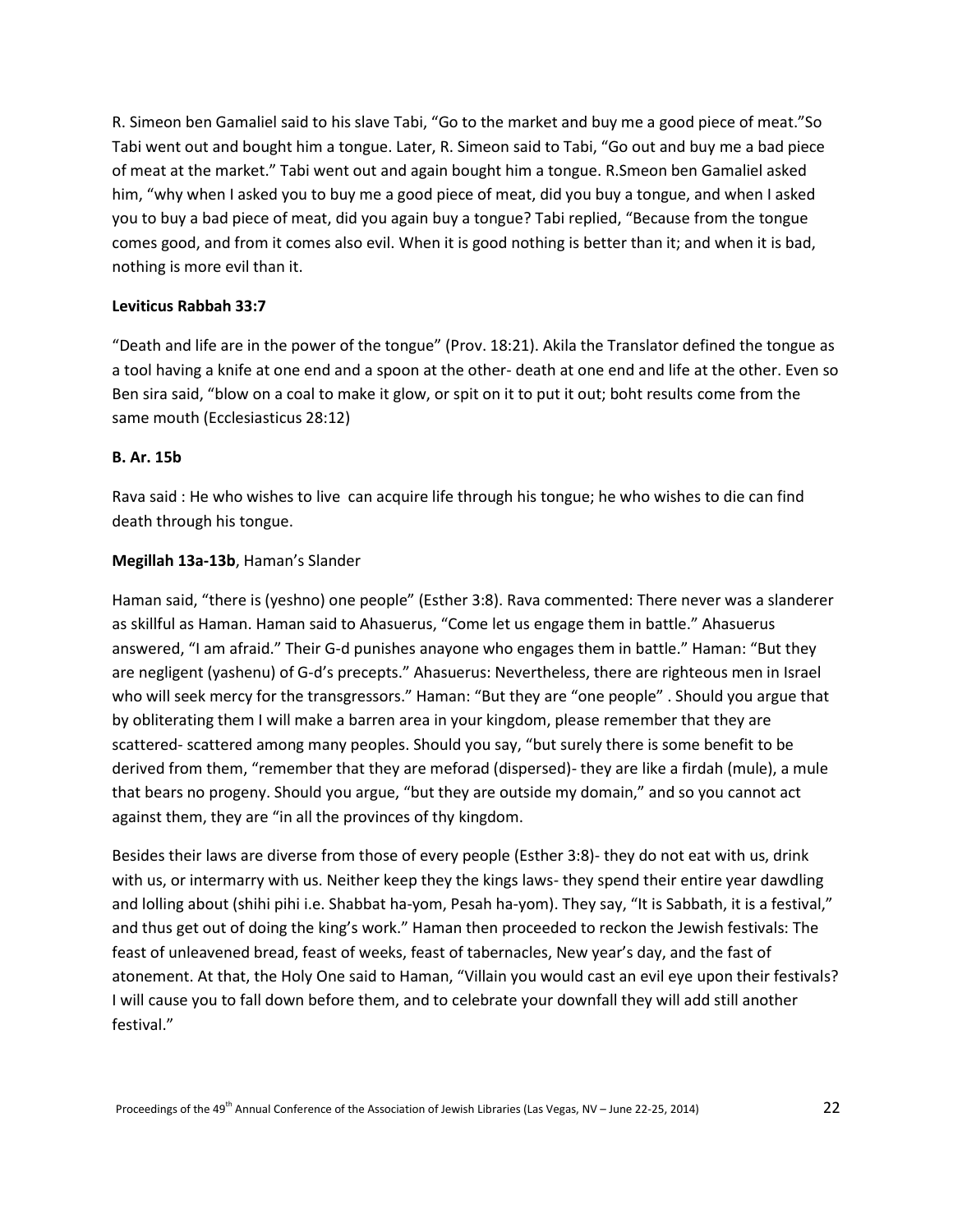Haman went on, "It profiteth not the king to suffer them " (Esther 3:8), for they east and drink, and hold the king in contempt. If a fly falls into the cup of one of them, he flings it out and drinks the wine. But if my lord king touches the cup of one of them, he dashes it to the ground and will not drink from it. Therefore "if it please the king, let it be written that they destroyed; and I will pay ten thousand talents of silver," etc. (Esther 3:9).

"And the king said unto Haman: "The silver is given thee, the people also, to do with them as it seemeth good to thee" (Esther 3:11). R. Abba said, "By what may the give-and-take between Ahasuerus and Haman be illustrated? By the parable fo two men, one of whom had a mound in the middle of his field, while the other had a ditch in the middle of his. The owner of the mound said: Who will sell me the ditch? The owner of the ditch said: Who will sell me the mound? One day the two met, and the owner of the ditch said to the owner of the mound: Sell me your mound. The other replied: I wish that such a request had been made long ago! Take it for nothing.

#### **Esther Rabbah 7:3**

The scones of this despicable and arrogant people are notorious ingrates. Look what they did to poor Pharoah. When their forebears came down to Egypt, he welcomed them with extradordinary kindnesshe even allowed them to settle in the very best part of his land. During years of famine he did not merely feed them, he gave them choice viands. Then, when he asked that they should build him just one palace, they came with a trumped up tale, saying, " let us go-, pray thee, 3 days journey into the wilderness and sacrifice unto the L0rd our G-d (Ex. 5:3), after that we will come back. In the meantimethey said- please lend us silver vessels, gold vessels, and garments. So the Egyptians lent them their silver, their gold and their finest clothing. Then each one of these ingrates loaded ever so many asses, until they emptied Egypt. After that they made their getaway. Naturally, Pharoah- he and his entire camp- had no choice but to purse them to retrieve their stolen treasure. What did these ingrates do? They had among them a certain person whose name was Moses son of Amram. By means of his witchcraft h took a staff, uttered incantations over it, and with it smote the sea, until it became dry. Then all of them went into the midst of the sea on dry land, and all of them got across. I do not know by what means they were able to cross the sea or by what means its waters were dried up. When Pharoah saw this, he went in after them- I do not know how they managed to push him into the sea- but he and his entire host drowned in it. The ingrates, you see chose not to remember the good things Pharoah had done for them.

Then do you know what they did to Amalek. Haman's ancestor? After they had come up out of the sea, Amalek went o Balaam to seek advice from him, saying: Look what this people has done to Egypt. Now, if they have done this to Egypt, which bestowed so many boons upon them, how much more are they likely to do to other peoples! What do you advise? Balaam replied: Go and wage war against them. IF you cannot prevail against them, no mortal will ever prevail against them, because they depend on the merit of Abraham and so do you.